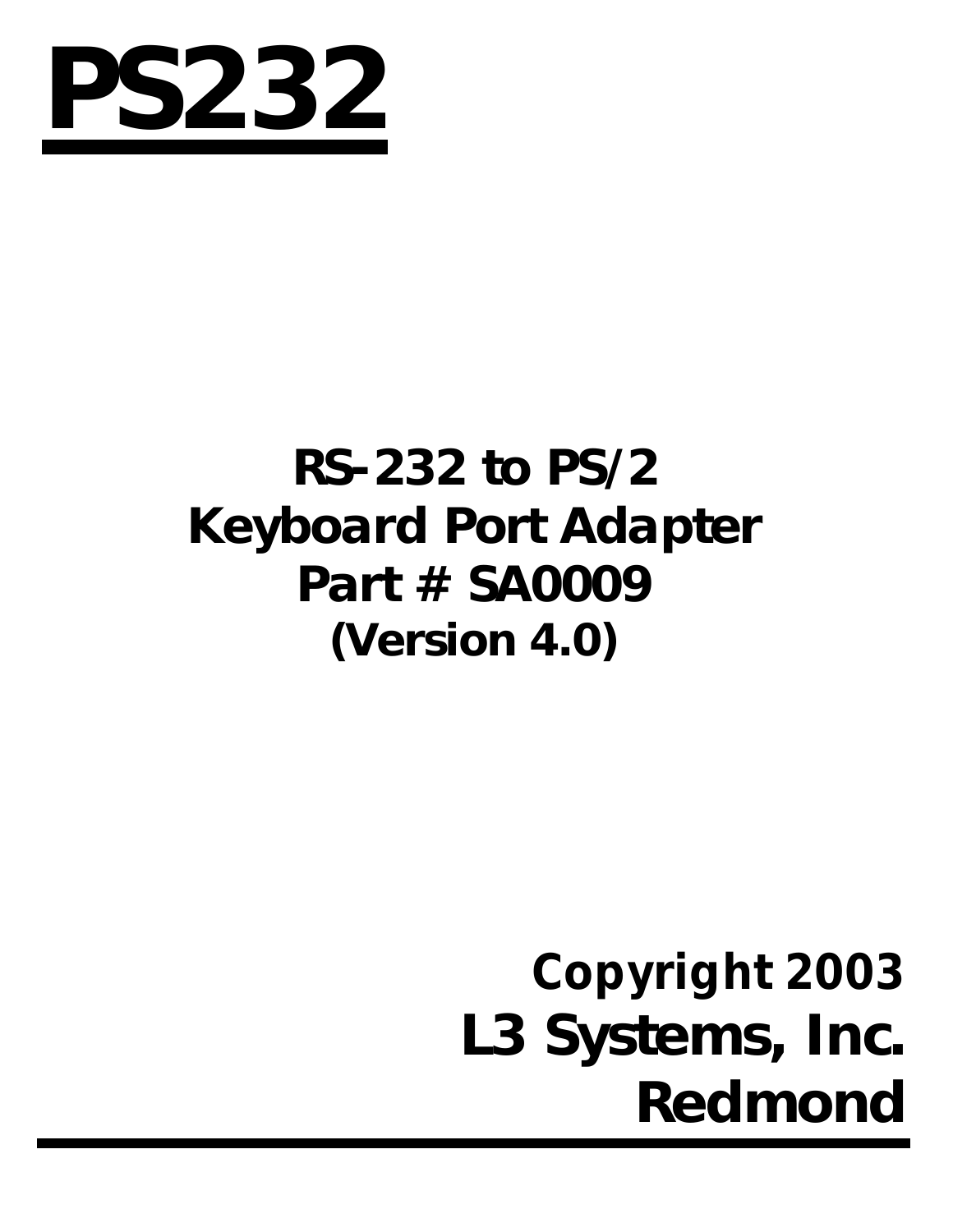#### **Quick Reference**

| Command                                           | <b>Description</b>                                                                                                                                                                                                                           | Pg             |
|---------------------------------------------------|----------------------------------------------------------------------------------------------------------------------------------------------------------------------------------------------------------------------------------------------|----------------|
| ~H Help Screen                                    | Displays short command reference                                                                                                                                                                                                             | 4              |
| ~V Version                                        | Displays version Information                                                                                                                                                                                                                 | 4              |
| ~I Indicator status                               | Indicator status: 0=None, 1=Scroll<br>2=Num. 3=Num & Scroll 4=Caps<br>5=Caps & Num, 6=Num & Caps, 7=All                                                                                                                                      | 5              |
| ~Znn Delay                                        | Delay nn tenths of a second                                                                                                                                                                                                                  | 4              |
| ~C<br>Show<br>Configuration                       | Displays Configuration String, Ex:<br>9600, NoPar, YesCmd, NoCR, 0D, 7E                                                                                                                                                                      | 6              |
| ~CW <string><br/>Configuration<br/>Write</string> | ~CW9600, NoPar, YesCmd, NoCR, 0D, FE<br>Baud: 9600, 1200, 2400, 4800, 9600<br>Parity: NoPar, Even, Odd, NoPar<br>YesCmd,<br>YesCmd, NoCmd<br>NoCR.<br>NoCR, YesCR<br>OD-End of Line character (Hex)<br>$FE$ – Command prefix character (Hex) | 6              |
| ~D Set Default                                    | Sets Configuration to default setting.                                                                                                                                                                                                       | $\overline{7}$ |
| ~Lkk=aa,bb<br>Load codes                          | Loads custom key codes:<br>Example: ~L40=79,F0,79                                                                                                                                                                                            | $\overline{7}$ |
| ~P Print codes                                    | Prints table of custom codes                                                                                                                                                                                                                 | 8              |
| ~E Erase codes                                    | Clears custom code table                                                                                                                                                                                                                     | 8              |
| ~:nn Scan Code<br>~+nn Scan down                  | Sends scan code nn<br>Sends key down, scan code nn                                                                                                                                                                                           | 5<br>5         |
| ~-nn Scan up                                      | Sends key up, scan code nn                                                                                                                                                                                                                   | 5              |
| ~Knn Key code                                     | Send raw keyboard scan code nn                                                                                                                                                                                                               | 8              |
| <b>ASCII Byte</b>                                 | Data interpreted as ASCII byte nn,                                                                                                                                                                                                           | 4              |
| ~^C Control Char                                  | Control shifted ASCII.                                                                                                                                                                                                                       | 4              |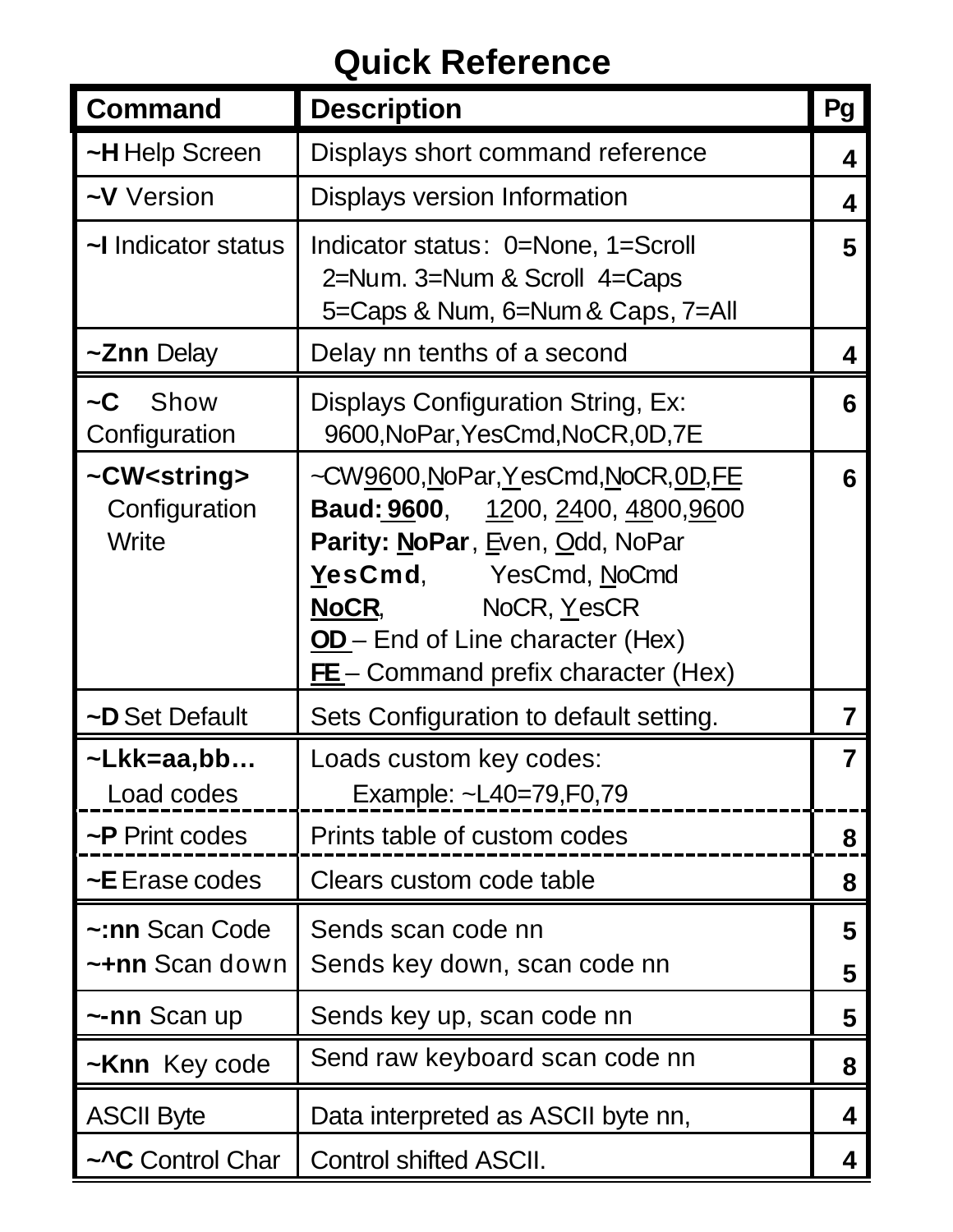# **Introduction**

The PS232 keyboard port adapter allows key codes to be sent to a computer by translating RS-232 to PS/2 type keyboard interface signals.



Typical uses for the PS232 Keyboard Port Adapter are:

- **Attaching input devices** Allows you to attach RS-232 devices to the keyboard port such as bar code readers, scales, and credit card readers.
- **Controlling KVM switches**  The PS232 Adapter can be used to control KVM switches.
- **Controlling Legacy Equipment**  Legacy equipment often has limited capability for external control**.**
- **Testing software** With the help of a PS232, you can develop a sequence of keys and send them to the keyboard port of a computer running the software that you want to test.

**L3 Systems 1 5/19/2007**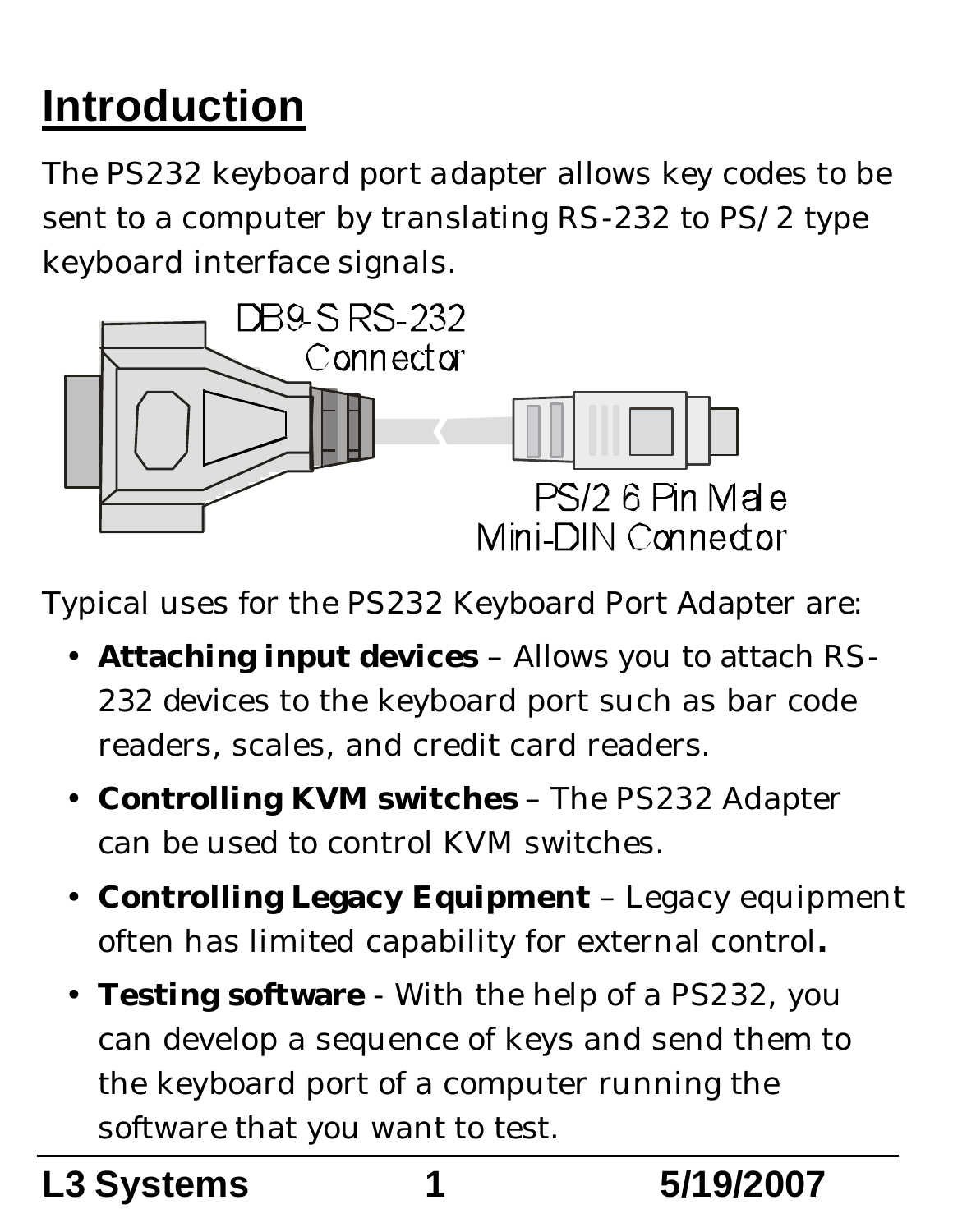• **Keyboard Dongle** – Can be attached to computers that require a keyboard to boot, since the PS232 simulates a keyboard.

# **Note of Caution**

Improper grounding can cause damage to equipment!!! Before connecting two computers, make sure that they share a common system ground and always stay connected to the same ground during the use of the PS232 Keyboard Port Adapter. If you are anyway unsure that two computers share the same ground, do not connect them in any way using the PS232 Keyboard Port Adapter. L3 systems does not warranty damage to the PS232 Keyboard Port Adapter due to improper grounding, and does not warranty damage to connected equipment for any reason.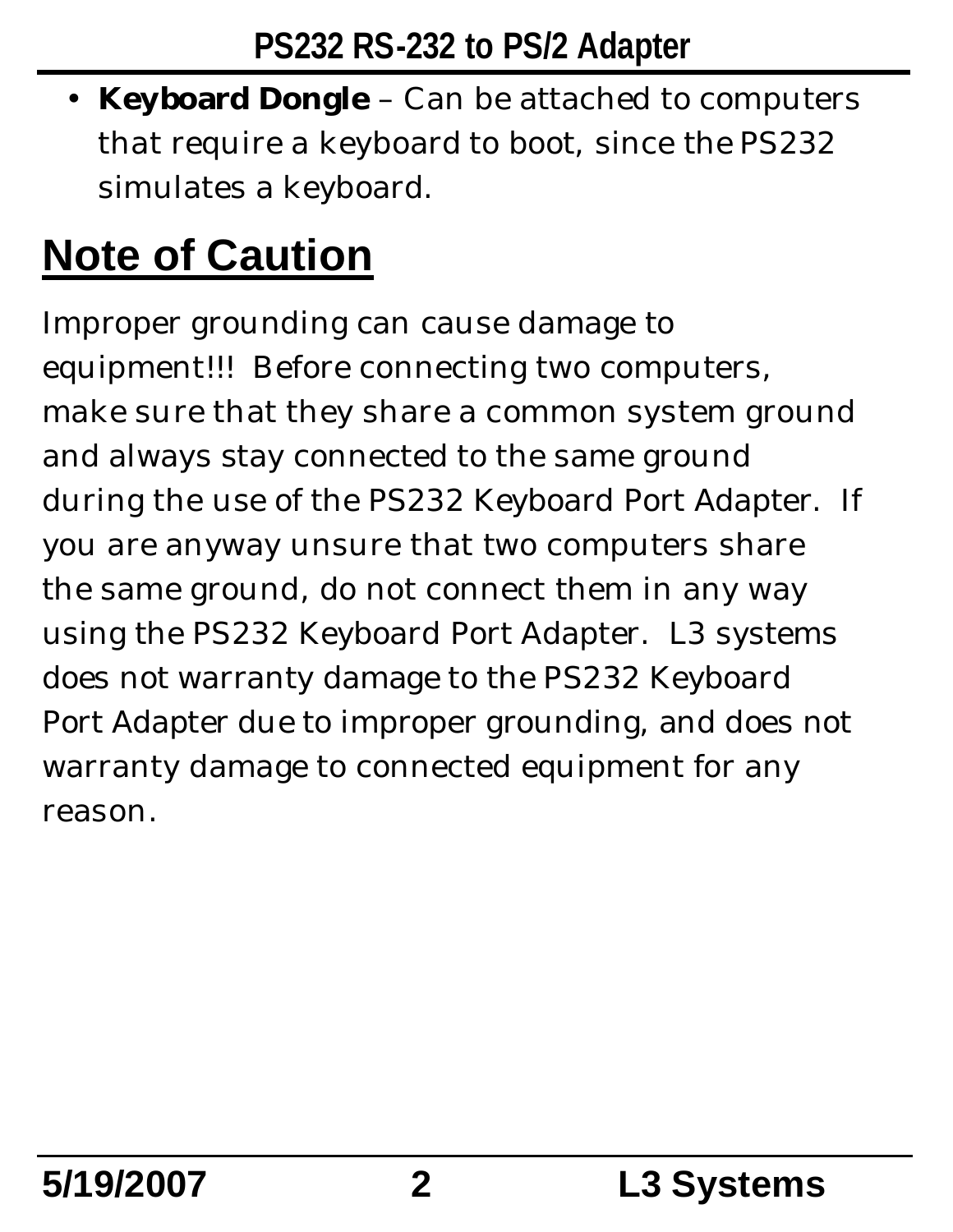# **Connections**

### **PS232 Mini-DIN Connector**

The 6 Pin Mini-DIN PS/2 style connector pins are:



### **DB9-S Serial Port Connector**

The standard DB9-S connector is a "DCE" pin-out and plugs directly in a PC's RS-232 port.

| Pin | <b>Signal</b>  | Pin | <b>Signal</b>  |
|-----|----------------|-----|----------------|
| 1   | DCD (not used) | 6   | DSR (not used) |
| 2   | RX from PS232  |     | RTS (not used) |
| 3   | TX to PS232    | 8   | CTS (not used) |
| 4   | DTR (not used) | 9   | RI (not used)  |
| 5   | Signal Gnd     |     |                |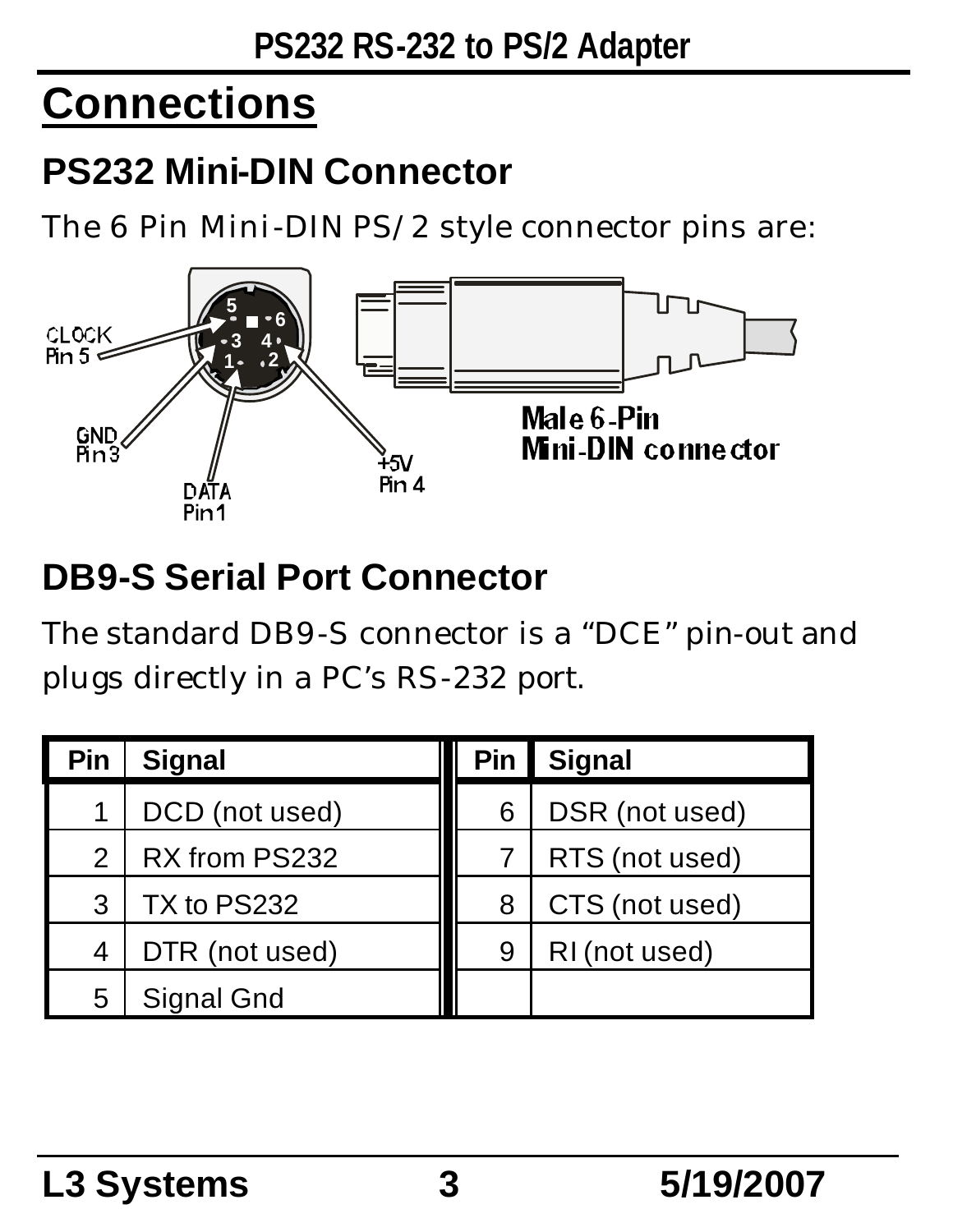# **Sending Data**

The main job of a PS232 is to transfer data from the RS-232 or RS-485 port and send it through to the computer's keyboard port. Data can be sent using ASCII, ASCII control codes, DOS scan codes, keyboard scan codes or ASCII hex. A line can have a maximum length of 35 characters and should end with an <ENTER> (CR, hex 0D). The <ENTER> is not sent through to the computer unless the "CR Pass-through Mode" is enabled (see configuration section, page 6). The following example sends the characters A, B and C to the computer.

Example:

```
PS232 PS232, V4.0x0, [C] L3 Systems, Inc. 2003
:ABC<ENTER>
:
```
# **Special Characters**

**ASCII Hex** (~\$nn) - ASCII hex characters can be formed by sending the hex code preceded by a ~(tilde, hex 7E) and a dollar sign(\$).. For example, to send an M character in hex, send a  $\sim$  \$4D.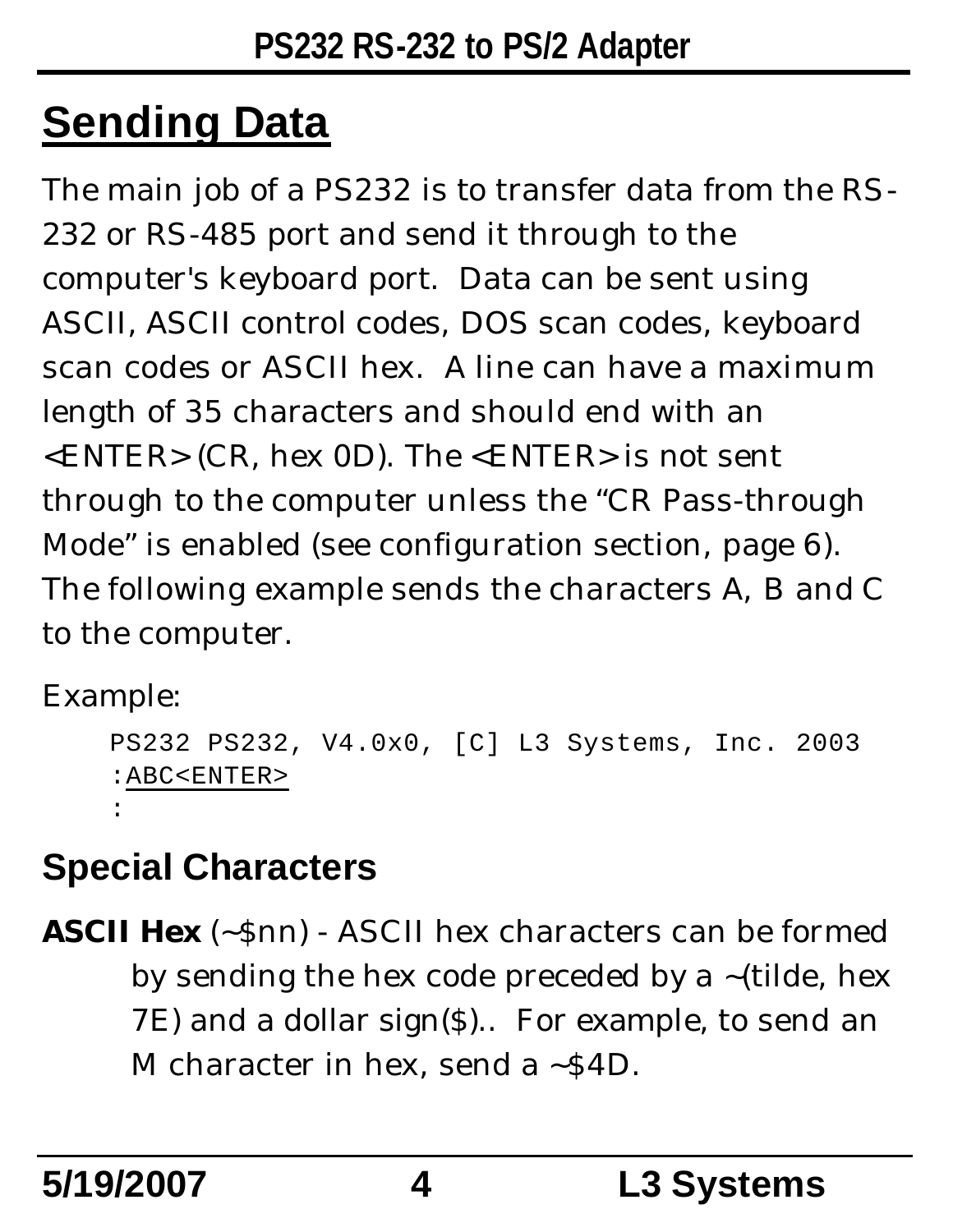- **Control Characters** Control Characters can be specified with a  $\sim$  prefix. For example, to send a Control-C, you can send  $\sim$  ^C. Of course, you can also send a Control-C with an ASCII hex prefix of  $~503.$
- **Command prefix character** To send through the command prefix character (the default being a tilde "~", hex 7E), send the character twice. For example a  $\sim$  will send the key codes for one  $\sim$ key. Note that you can change the command character with the configuration string. If you do this, only the command prefix character that you define needs to be sent twice.

# **Commands**

Commands are instructions to the PS232 to do something other than just pass data through to the computer. All commands begin with a  $\sim$  (tilde, hex 7E) character followed by a command character and then in some cases some data.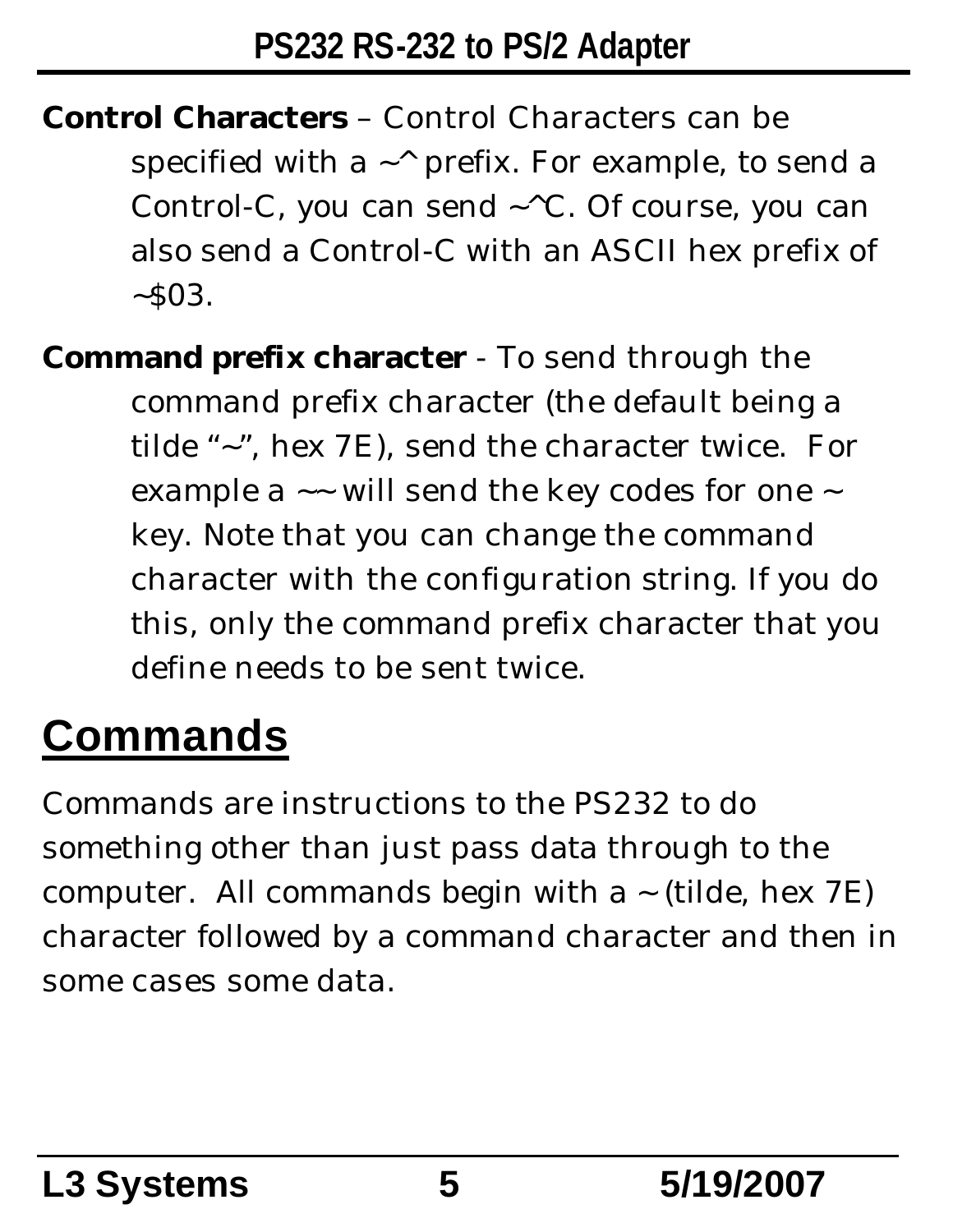## **Display Version Information**

**~V Display Version** – Displays version information regarding the PS232 Adapter that you have.

```
Example: :~V<ENTER>
           PS232, V4.0x0, [C] L3 Systems, Inc. 2003
         :
```
## **Help Information**

The H command displays a short help message.

**~H Help Display** – Display a short help message.

| <b>Example:</b> $: z$ -H <enter></enter> |  |  |  |  |  |
|------------------------------------------|--|--|--|--|--|
| ~H Help                                  |  |  |  |  |  |
| ~V Version                               |  |  |  |  |  |
| ~I LED Status                            |  |  |  |  |  |
| ~Znn Delay nn                            |  |  |  |  |  |
| ~C Show Config                           |  |  |  |  |  |
| ~CW <string> Load Config</string>        |  |  |  |  |  |
| ~D Set Default                           |  |  |  |  |  |
| ~Lkk=aa,bb Load code                     |  |  |  |  |  |
| ~P Print Codes                           |  |  |  |  |  |
| ~E Erase Codes                           |  |  |  |  |  |
| ~Snn Scancode nn                         |  |  |  |  |  |
| ~-nn Make Scancode nn                    |  |  |  |  |  |
| ~+nn Break Scancode nn                   |  |  |  |  |  |
| ~Knn Send Keycode nn                     |  |  |  |  |  |
| ~\$nn ASCII byte                         |  |  |  |  |  |
| ~^C Control-C                            |  |  |  |  |  |
| $\ddot{\phantom{a}}$                     |  |  |  |  |  |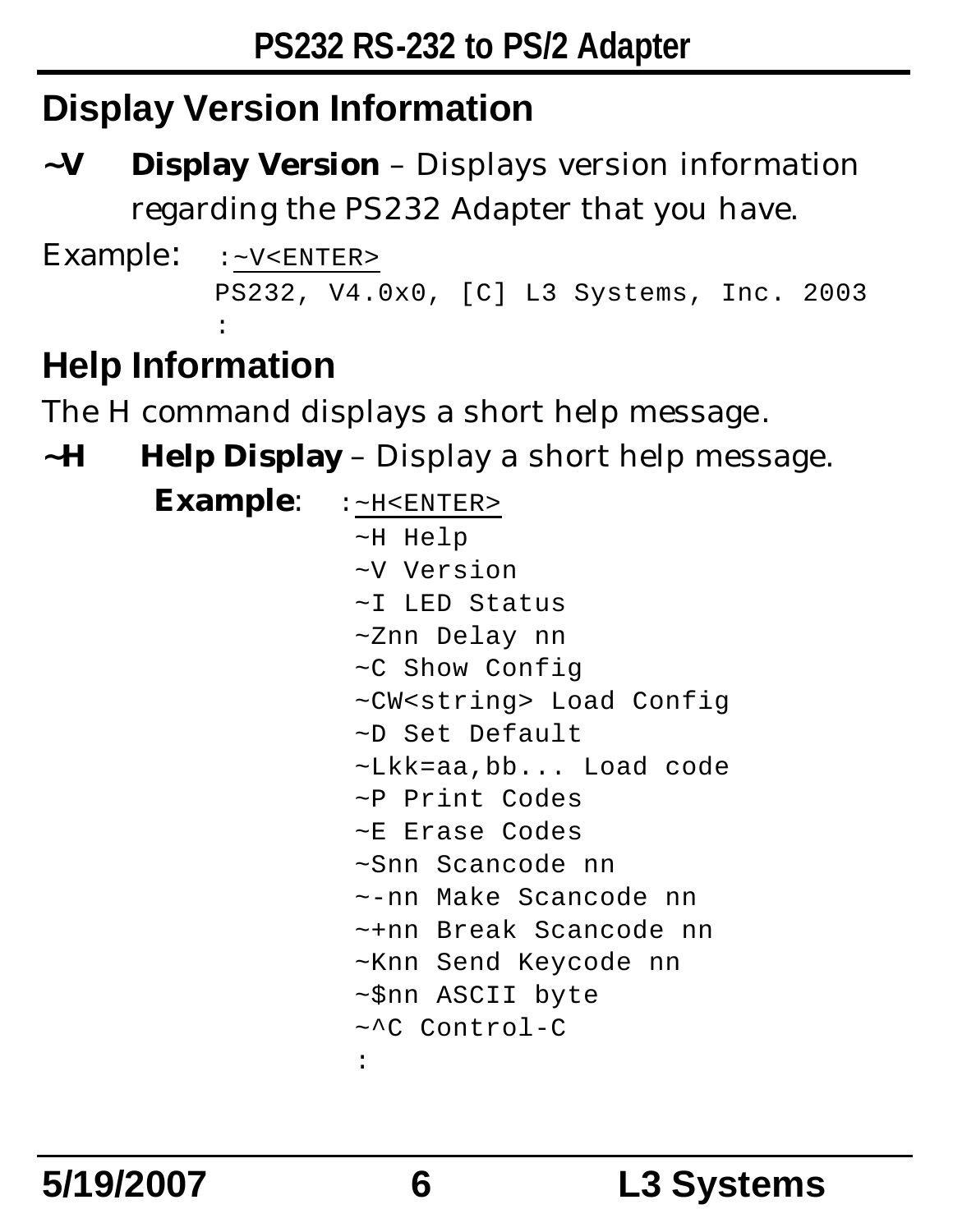## **Sleep**

**~Znn Delay nn tenths of Second** – Use this command to insert delays. The value nn is in tenths of a second (approximate). This can be helpful when doing scripting, allowing the PS232 to help you pace keystrokes, to avoid out-running the application. :

```
*~Z15<ENTER> (delays 1.5 seconds)
*
```
## **Display LED Indicator Status**

The ~L command Read the status of the Caps-Lock, Num-Lock and Scroll-Lock LED indicators.

#### **~I Read LED Indicator** Status

**Example**: :~I<ENTER> (*Display Indicator Status)* LEDs: 4 (*Caps-Lock On*)

: *0 = None, 1 = Scroll Lock, 2 = Num Lock,* 3 = Scroll & Num Lock,  $4 = \text{Caps}$  Lock,  $5 = \text{Scroll}$  & Caps Lock,  $6 = \text{Num}$  & Caps Lock, 7 = Scroll, Num & Caps Lock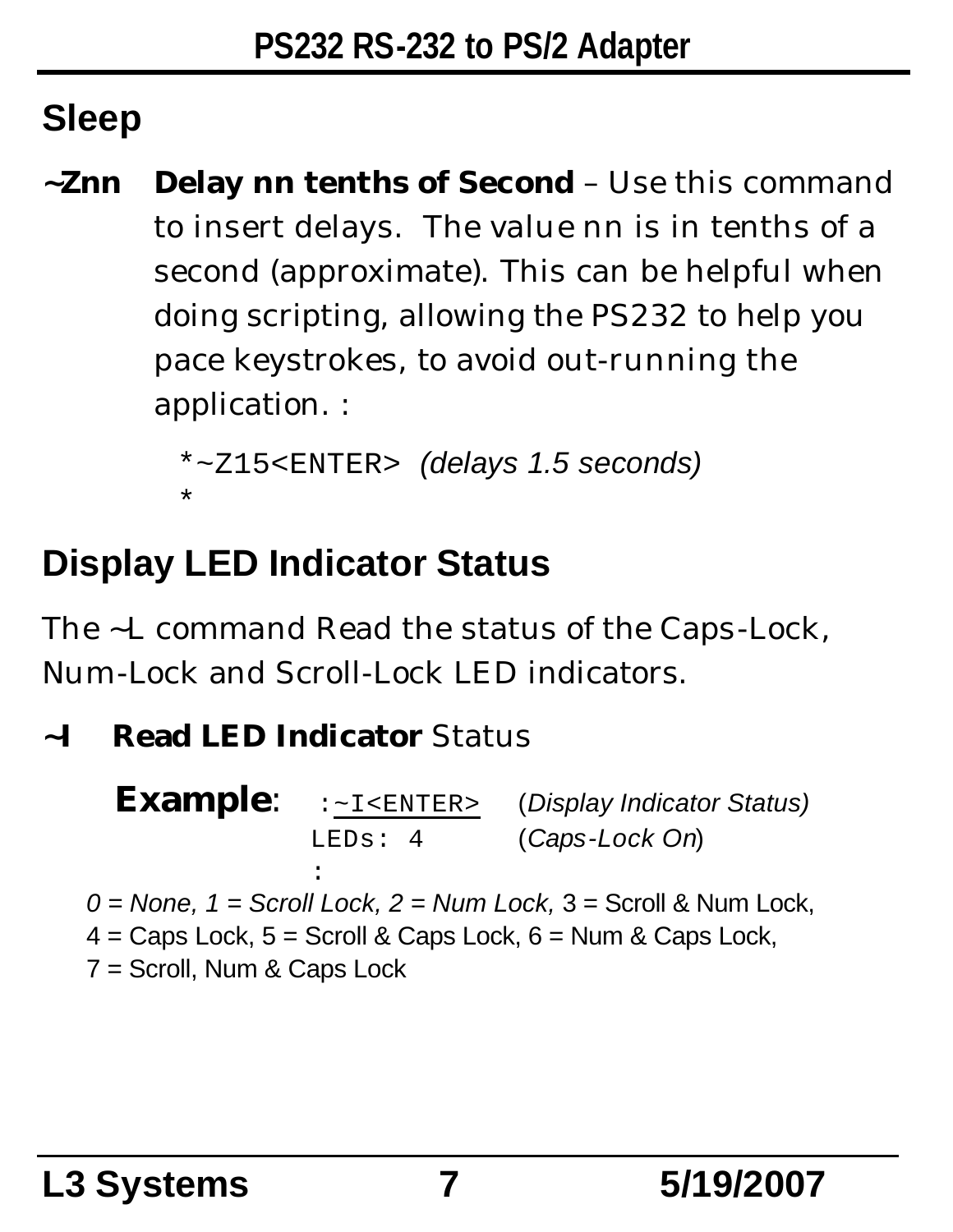## **Send a scan code**

Use the ~:nn command if you want to send a scan code. This is useful for the occasional function key, arrow key or any other keys that don't have an ASCII equivalent. See the scan code table later on for a list of valid scan codes.

**~:nn Send Scan Code** – This scan code nn. **Example**: :~:73<ENTER> *(sends PgUp)*

# **Up/Down Scan Codes**

Use these two commands to send a key down or a key up to the computer. A common use is for Shift, Alt and Cntl keys, which vary the meaning of successive scan codes. See the scan code table later on for a list of valid scan codes.

- **~+nn Key down Scan Code** This sends just the key down (make) sequence for scan code nn.
- **~-nn Key up Scan Code** This sends just the key up (break) sequence for scan code nn.

**Example**::~+56~:62~-56<ENTER> *(sends <Alt>F4)*

*where:* **~+56** *Sends Alt down sequence* **~:62** *Sends F4 scan code* **~-56** *Sends Alt up sequence*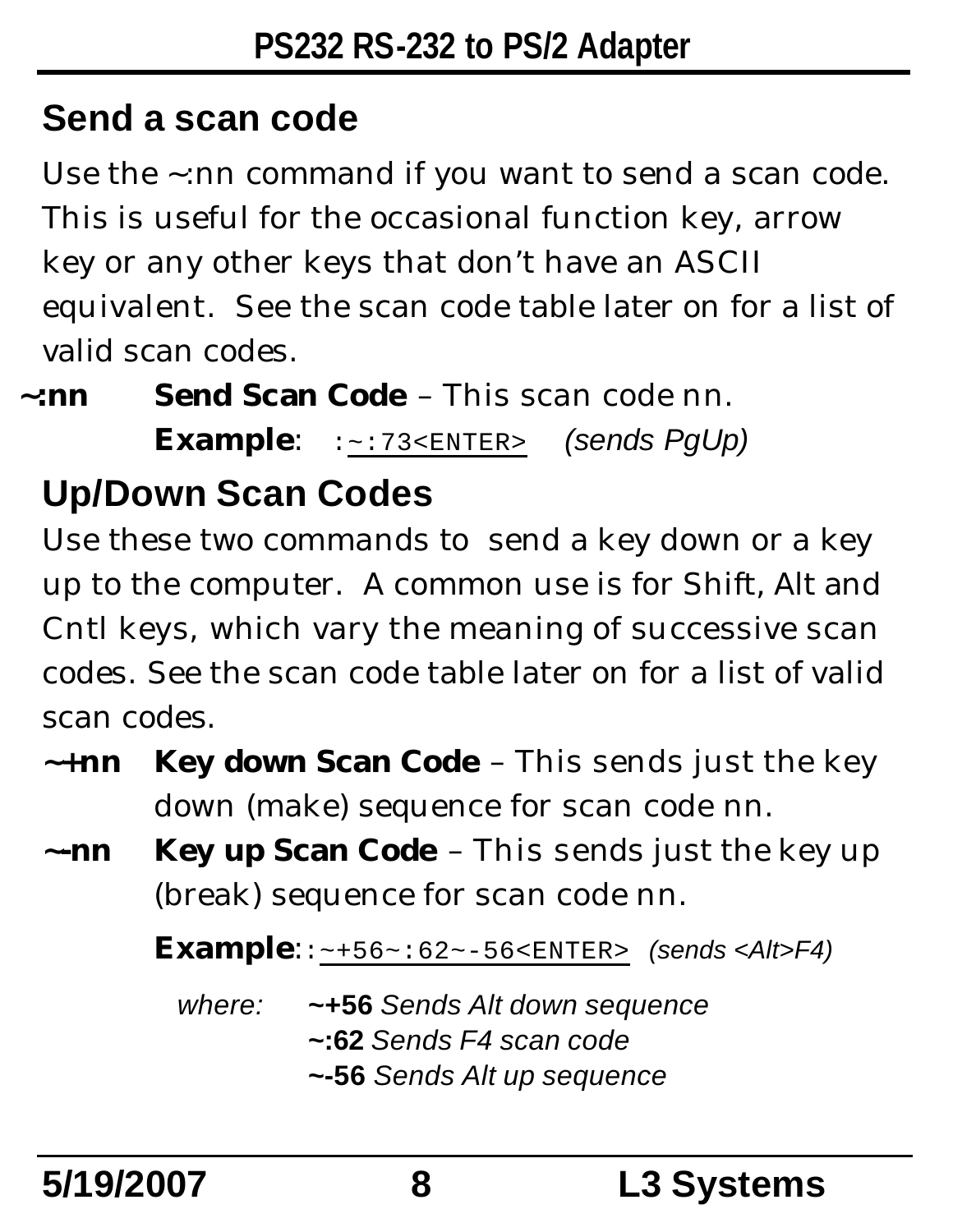# **Displaying Configuration**

The PS232 stores operating parameters in it's nonvolatile memory. To display these parameters, do the following command. (Note that the results shown below are the default settings.)

**~C Display Configuration** – This scan code nn.

**Example**: :~C<ENTER> *(Displays Configuration Data)* 9600,NoPar,YesCmd,NoCR,0D,7E :

The configuration settings are defined as follows. The underlined characters represent the minimum required entry in each field:

- **9600** *Baud Rate*: 1200, 2400, 4800, and 9600 are valid parameters. 9600 is the default setting.
- **NoPar** *RS-232 Parity*: Valid settings are NoPar for no parity, Even for even parity, and Odd for odd parity. The default is NoPar.
- **YesCmd** *Command mode*: YesCmd enables PS232 commands and NoCmd disables these commands. The default is YesCmd.
- **NoCR** *CR Pass through mode*: NoCR does not send through the <CR> or <ENTER> at end of the line. YesCR will send it through.
- **OD**  *End of Line character*: Default is 0D, (<CR> or <ENTER> character)
- **FE**  *Command prefix character*: Default is FE, tilde (~) character.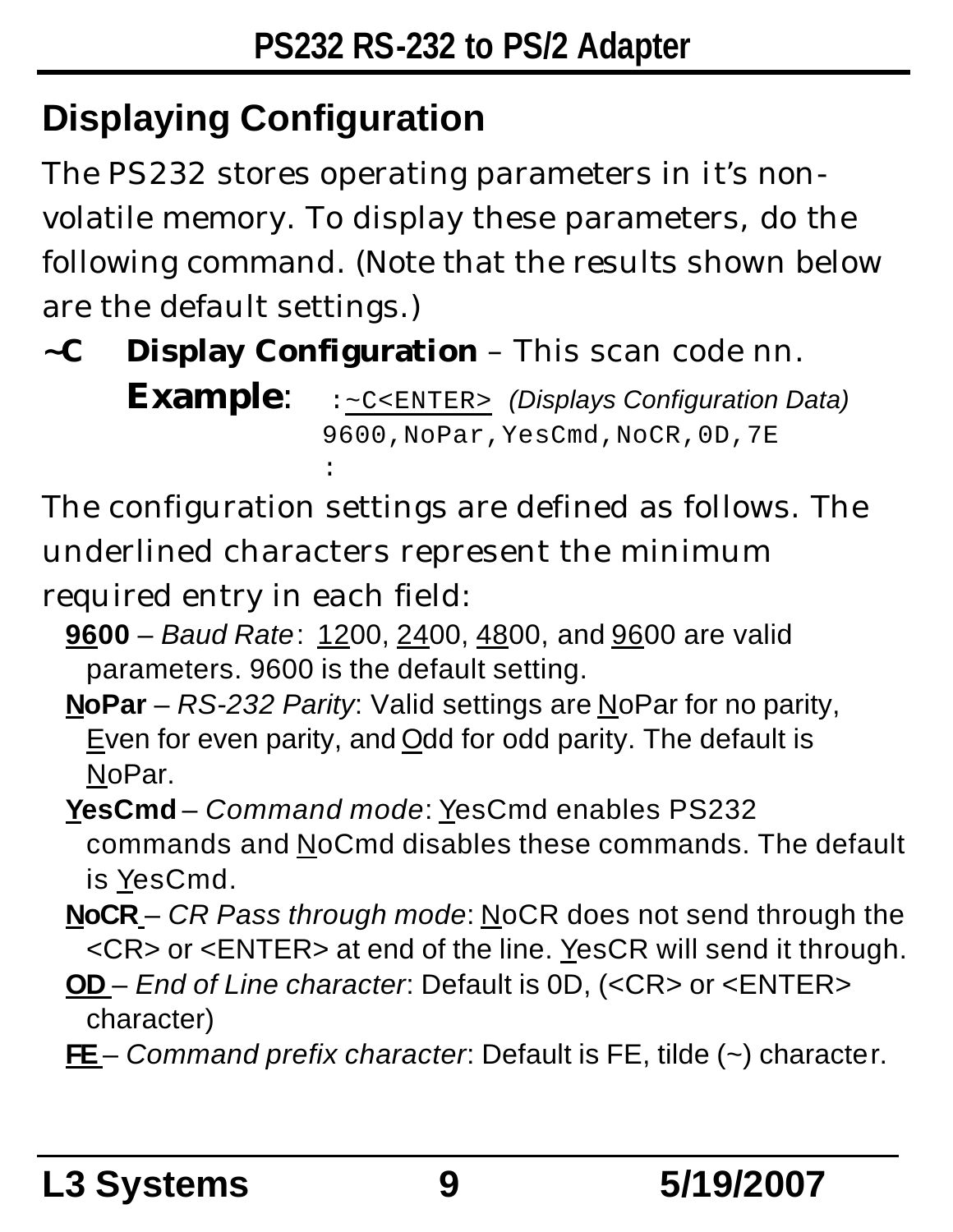# **Changing Configuration**

You can change operating parameters of the PS232 adapter with the ~CW command. The following example shows the baud rate changed to 4800 from default, and enabling the "CR pass-through mode.

### **~CW<***string***> Change Configuration**

#### **Example**:

```
:~CW4800,NoPar,YesCmd,YesCR,0D,7E<ENTER>
```
The following shows the minimal entry for the same setting:

```
:~CW48,N,Y,Y,0D,7E<ENTER>
```
# **Powering on to Default Settings**

Should you make a mistake in configuring the settings of the PS232 configuration string, you can force it to use the default settings if you send an RS-232 "Break" condition to the when applying power, This will cause the PS232 to return to the following settings:

```
9600,NoPar,YesCmd,NoCR,0D,7E
```
Specifically, this will force it operate at 9600 baud with no parity.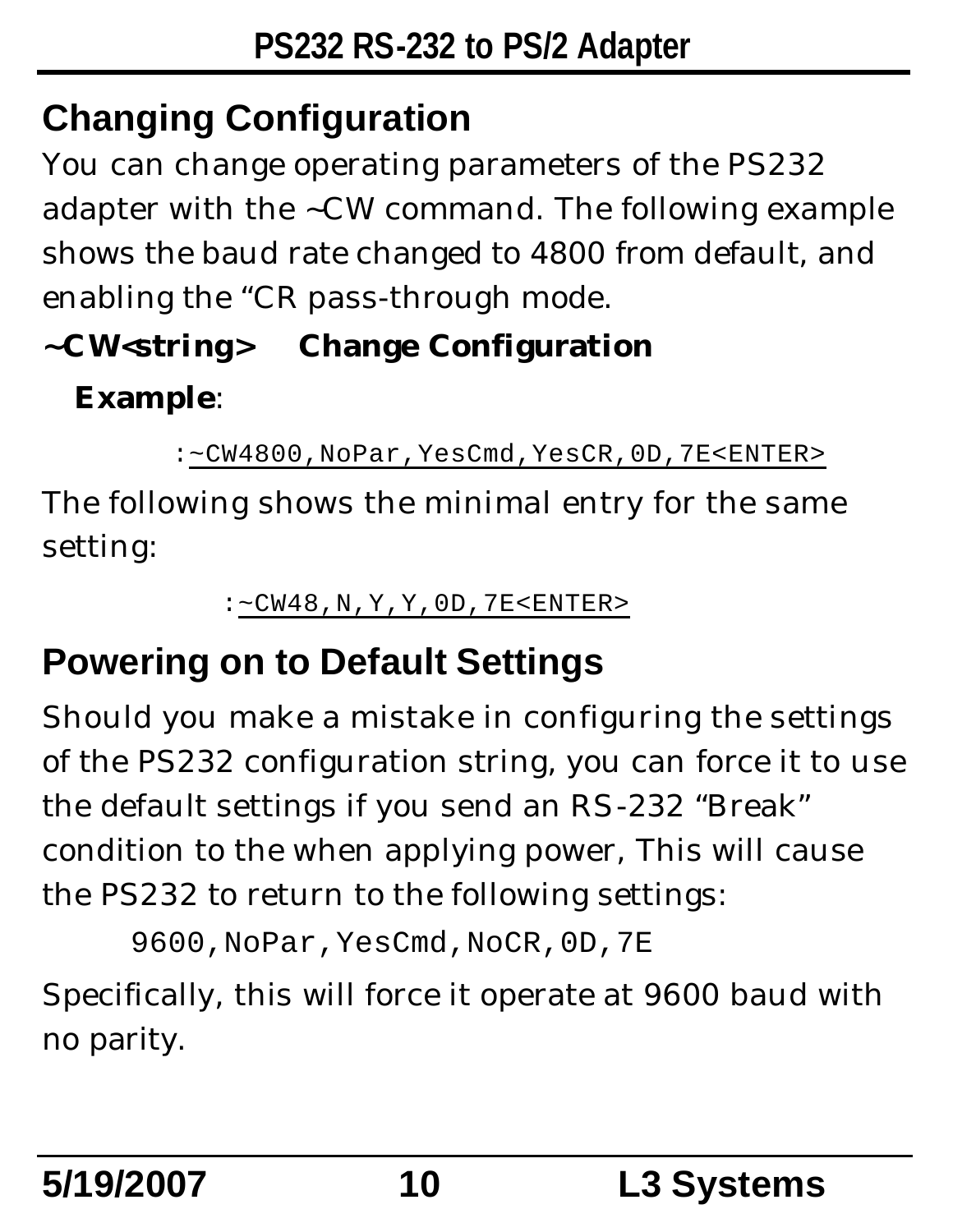# **Restoring Configuration Default Settings**

You can restore the PS232 configuration to default settings with the ~D command.

#### **~D Restore Configuration Defaults Example**: :~D<ENTER> *(Restores default settings)*

# **Loading Custom Codes**

The PS232 allows you to define custom keyboard scan codes for any ASCII character.

## **~Lkk=aa,bb… Loading Custom Codes**

**Example**: :~L2A=79,F0,79<ENTER> *(\* maps to a "+" key)* In the above example, an entry is made to define what happens when the ASCII asterisk character "\*" is sent via the RS-232 port to the computer. Normal mappings are shown in the ASCII Scan Code table at the end of this manual. The custom scan code table can be used to map keys to any ASCII character.

The key code "79" defines the pressing of the "+" key, and the key codes "F0" and "79" define the removal of the "+" key. Refer to the right column of the scan code tables at the end of this manual for examples of different keyboard key codes that can be assigned.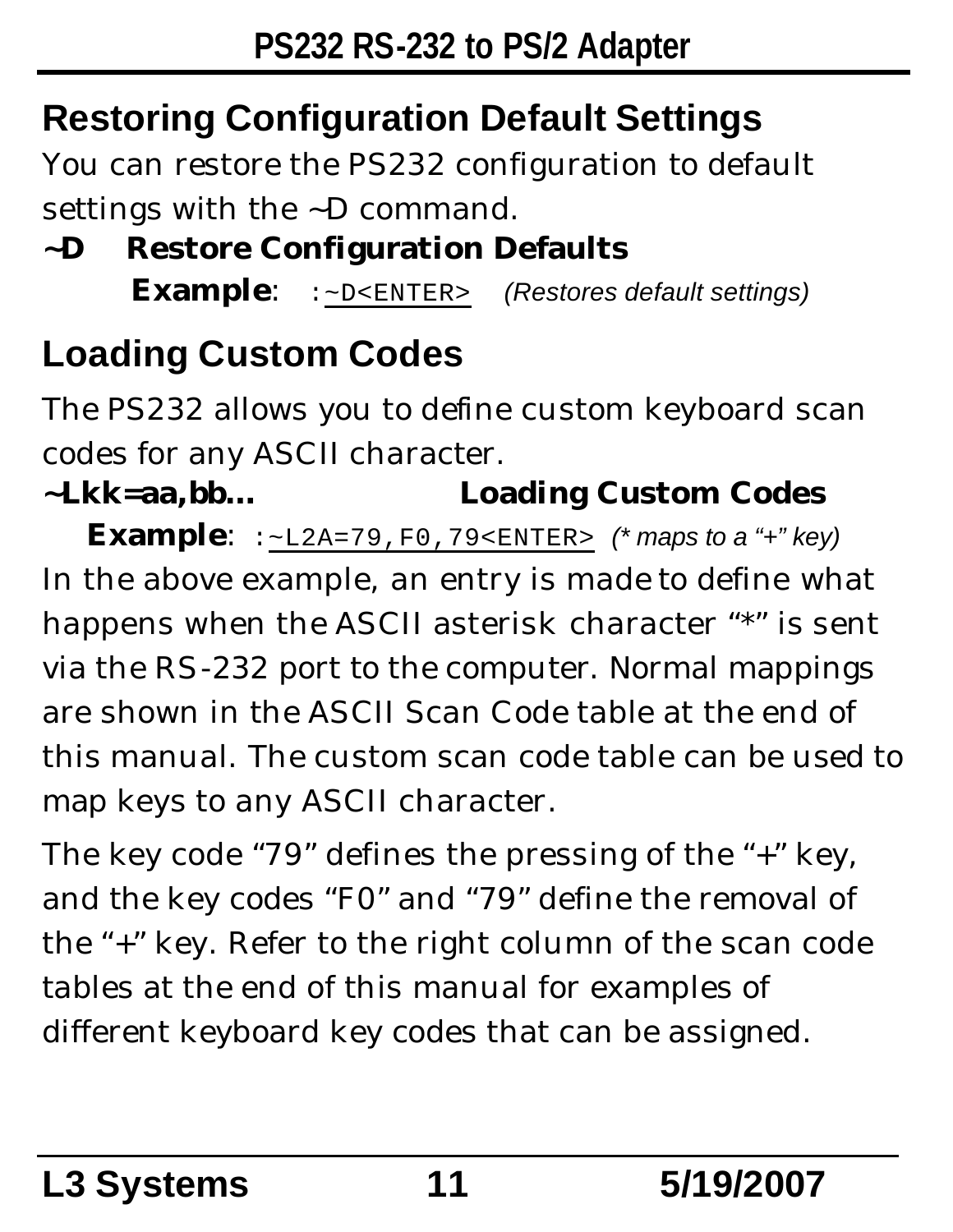## **Displaying Code Table**

The code table can be displayed to review entries:

|  | $\sim$ P Example: : $\sim$ P < ENTER > | (Displays Code Table)                                |
|--|----------------------------------------|------------------------------------------------------|
|  | AS Codes                               |                                                      |
|  |                                        |                                                      |
|  |                                        | 2A 79 F0 79 $\leftarrow$ Shows data of example above |
|  | 62 35 FO 35                            |                                                      |
|  | 63 1A FO 1A                            |                                                      |
|  |                                        |                                                      |

#### **Erasing the Code Table**

The "~E" command allows you to delete all entries in the code table. If you want to change existing entries in the custom code table, you must clear the table with the "~E" command and re-enter the codes with the "~L" command.

#### **~E Erase Code Table**

```
Example: :~E<ENTER> (Erase Code Table)
          :
```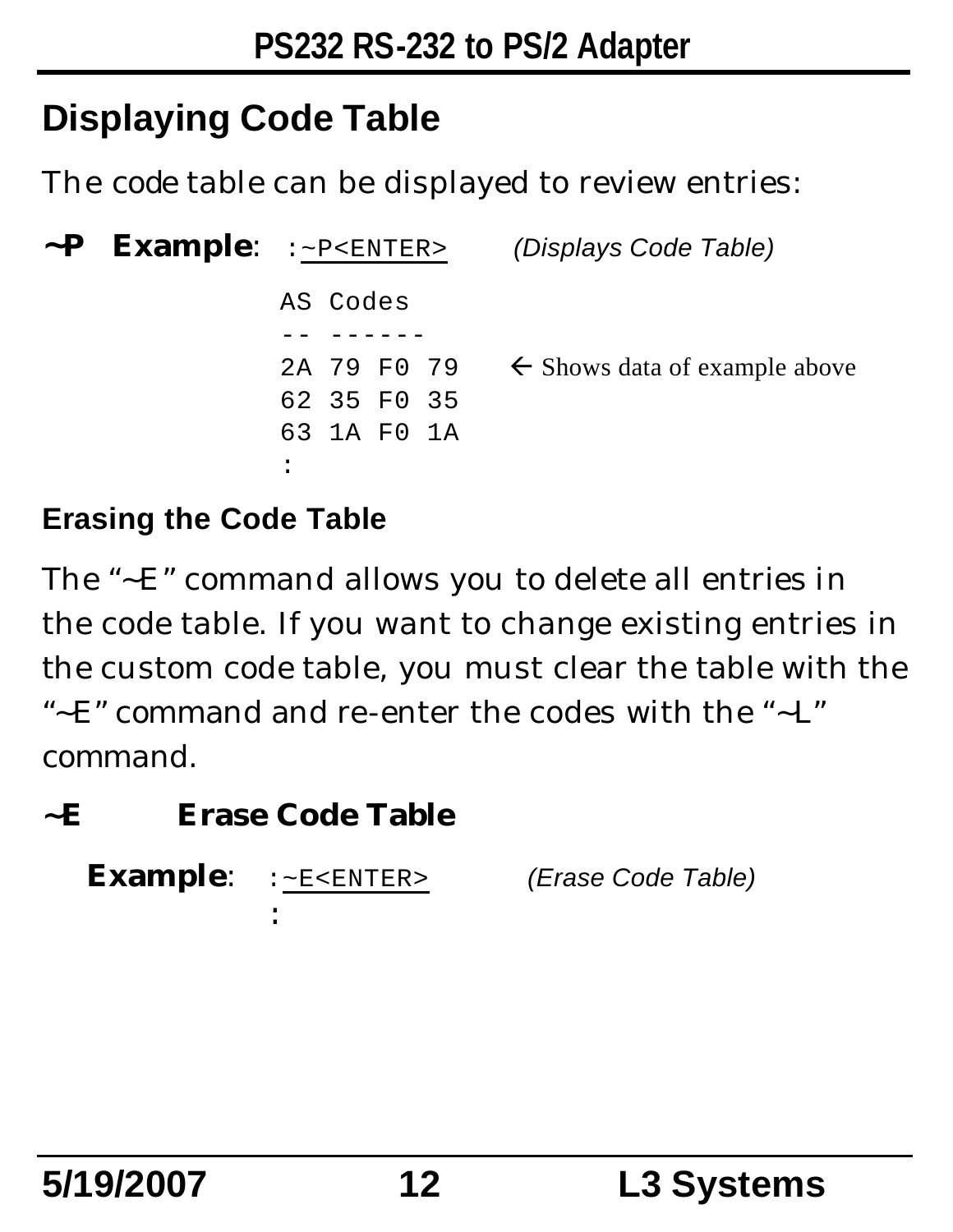### **Send a keyboard scan code**

Use the ~Knn command to send raw key codes. Note that at least 3 key codes are required to send one key.

#### **~Knn Send Key Code**

**Example**: :~K1C~KF0~K1C<ENTER> *(sends "A" key)*

This command is normally not used, and we recommend using the scan code commands "~:nn", "~+nn" and "~-:nn" instead.

### **Examples:**

| $:-:59<$ ENTER>                                                     | Send F1 Key           |
|---------------------------------------------------------------------|-----------------------|
| $:-+42-.59--42<$ ENTER>                                             | Send Shift-F1 Key     |
| $:$ -+29 -+42 - $:$ 59 - -42 - -29 < ENTER > Send Ctrl-Shift-F1 Key |                       |
| : DIR~^M <enter>Send DIR<enter>Keys</enter></enter>                 |                       |
| $:$ ~ $L21 = 05$ , F0, F5 < ENTER >                                 | Map ASCII ! to F1 Key |
| : ~+29~+42~: 83~-42~-29 <enter> Send Ctrl-Alt-DEL Key</enter>       |                       |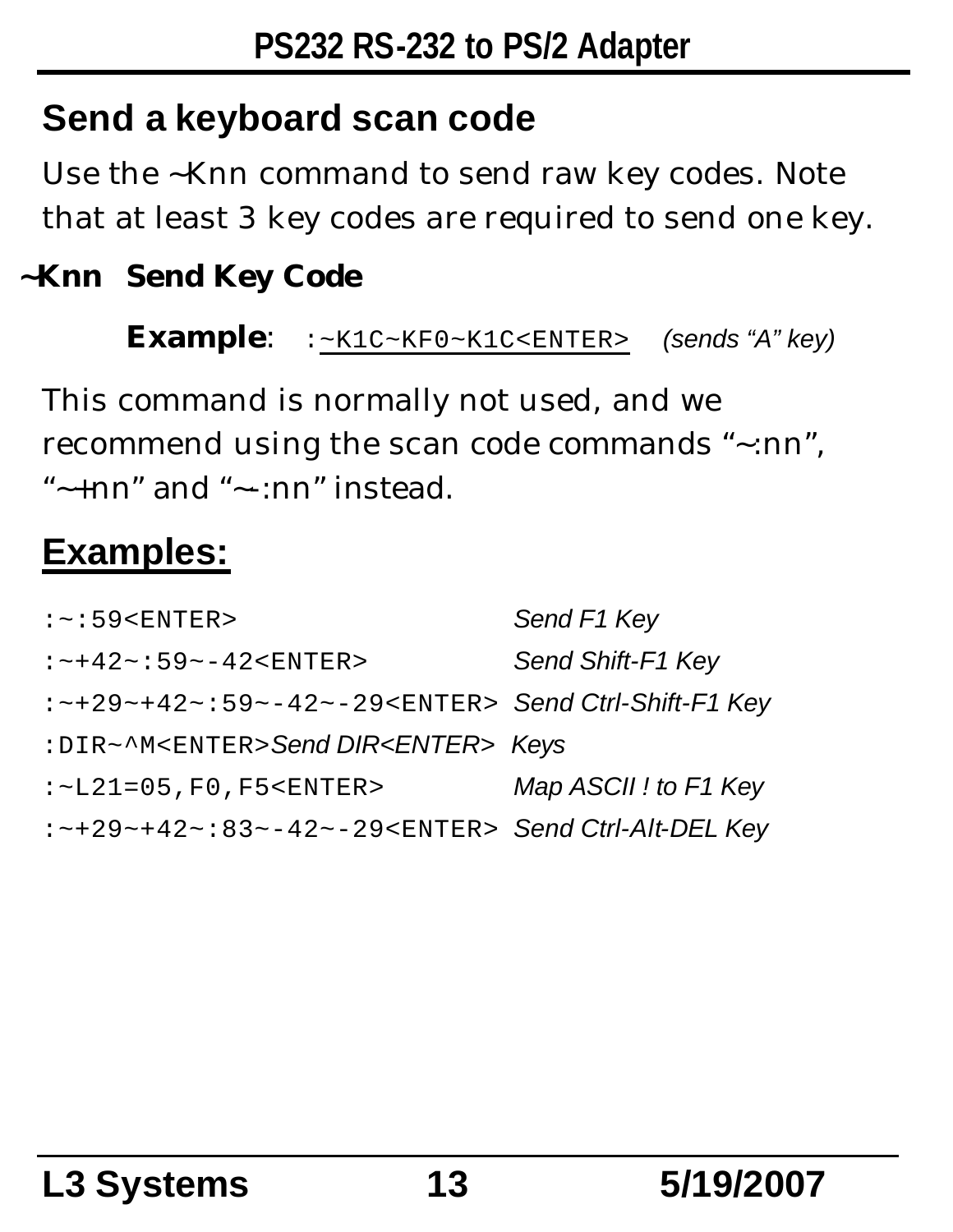### **Scan Code Definitions**

| <b>AT SCAN</b><br><b>CODE</b> | <b>PS232 SCAN</b><br><b>CODE</b> | <b>KEY</b>       | <b>KEYBOARD</b><br><b>SCAN CODES</b> |
|-------------------------------|----------------------------------|------------------|--------------------------------------|
| 01                            | 01                               | ESC              | 76 - F0 76                           |
| 02                            | 02                               | 1/!              | 16 - F0 16                           |
| 03                            | 03                               | 2/@              | 1E - F0 1E                           |
| 04                            | 04                               | 3/#              | 26 - F0 26                           |
| 05                            | 05                               | $4/$ \$          | 25 - F <sub>0</sub> 25               |
| 06                            | 06                               | $5/$ %           | 2E - F0 2E                           |
| 07                            | 07                               | $6/^$            | 36 - F0 36                           |
| 08                            | 08                               | 7/8              | 3D - F0 3D                           |
| 09                            | 09                               | 8/               | 3E - F0 3E                           |
| 10                            | 10                               | $9/$ (           | 46 - F0 46                           |
| 11                            | 11                               | 0/               | 45 - F0 45                           |
| 12                            | 12                               | -1_              | 4E - F04E                            |
| 13                            | 13                               | $= 1 +$          | 55 - F0 55                           |
| 14                            | 14                               | <b>Backspace</b> | 66 - F0 66                           |
| 15                            | 15                               | Tab              | 0D - F0 0D                           |
| 16                            | 16                               | Q                | 15 - F0 15                           |
| 17                            | 17                               | W                | 1D - F0 1D                           |
| 18                            | 18                               | E                | 24 - F0 24                           |
| 19                            | 19                               | R                | 2D - F0 2D                           |
| 20                            | 20                               | T                | 2C - F0 2C                           |
| 21                            | 21                               | Υ                | 35 - F0 35                           |
| 22                            | 22                               | U                | 3C - F0 3C                           |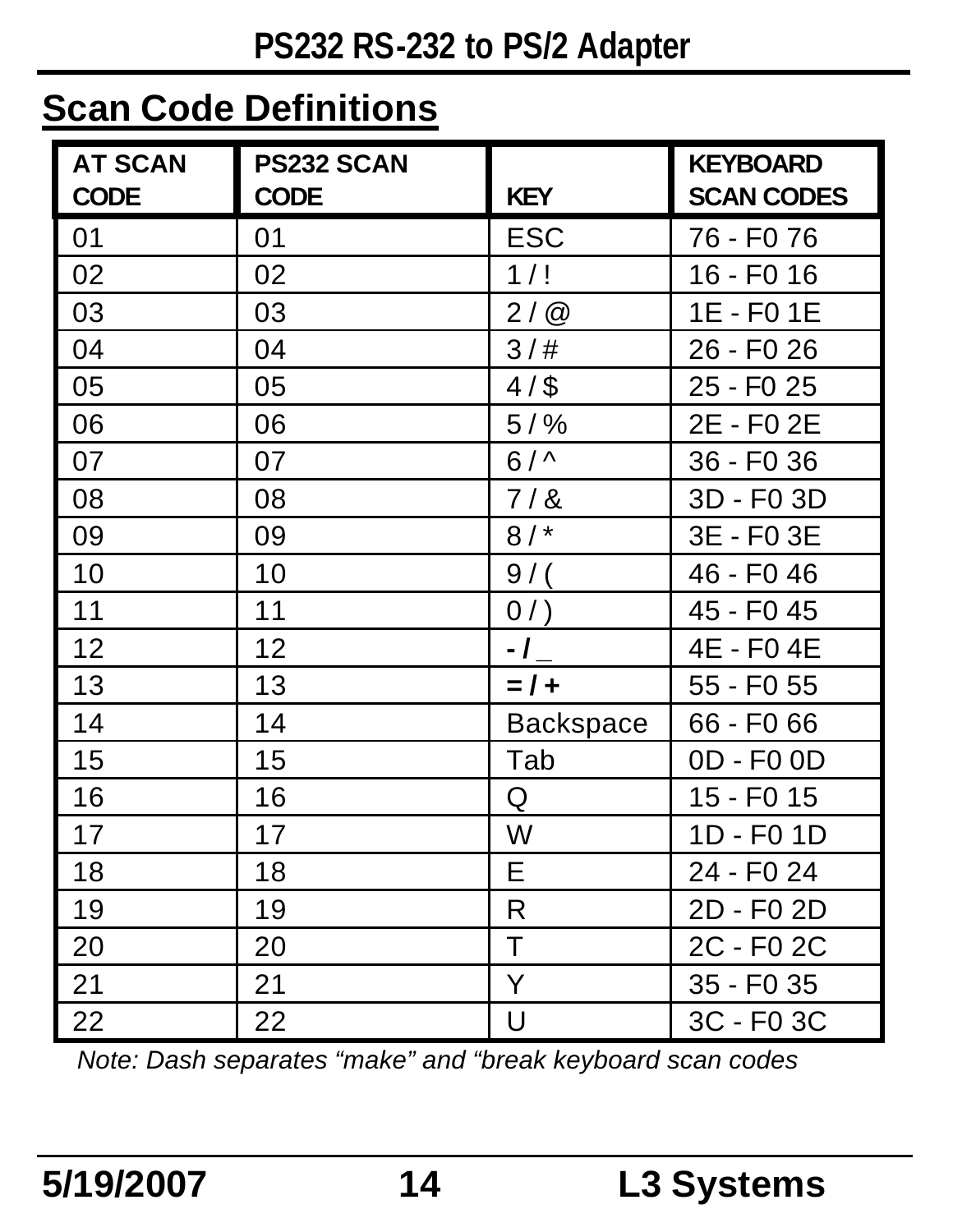### **Scan Code Definitions (Cont.)**

| <b>AT</b><br><b>SCAN</b><br><b>CODE</b> | <b>PS232</b><br><b>SCAN</b><br><b>CODE</b> | <b>KEY</b>          | <b>KEYBOARD</b><br><b>SCAN CODES</b> |
|-----------------------------------------|--------------------------------------------|---------------------|--------------------------------------|
| 23                                      | 23                                         | I                   | 43 - F <sub>0</sub> 43               |
| 24                                      | 24                                         | O                   | 44 - F0 44                           |
| 25                                      | 25                                         | P                   | 4D - F0 4D                           |
| 26                                      | 26                                         | $\overline{1}$      | 54 - F <sub>0</sub> 54               |
| 27                                      | 27                                         | $1$ /}              | 5B - F0 5B                           |
| 28                                      | 28                                         | Enter               | 5A - F0 5A                           |
| 28                                      | A0                                         | <b>Keypad Enter</b> | E05A - E0 F05A                       |
| 29                                      | 29                                         | Left Ctrl           | 14 - F0 14                           |
| 29                                      | A1                                         | <b>Right Ctrl</b>   | E0 14 - E0 F0 14                     |
| $29 + 69$                               | A2                                         | <b>PAUSE</b>        | E1 14 77 - E1 F0 14 F0 77            |
| 30                                      | 30                                         | A                   | 1C - F0 1C                           |
| 31                                      | 31                                         | S                   | 1B - F0 1B                           |
| 32                                      | 32                                         | D                   | 23 - F <sub>0</sub> 23               |
| 33                                      | 33                                         | F                   | 2B-F02B                              |
| 34                                      | 34                                         | G                   | 34 - F <sub>0</sub> 34               |
| 35                                      | 35                                         | H                   | 33 - F0 33                           |
| 36                                      | 36                                         | J                   | 3B - F0 3B                           |
| 37                                      | 37                                         | K                   | 42 - F <sub>0</sub> 42               |
| 38                                      | 38                                         | L                   | 4B - F04B                            |
| 39                                      | 39                                         | ; I:                | 4C - F0 4C                           |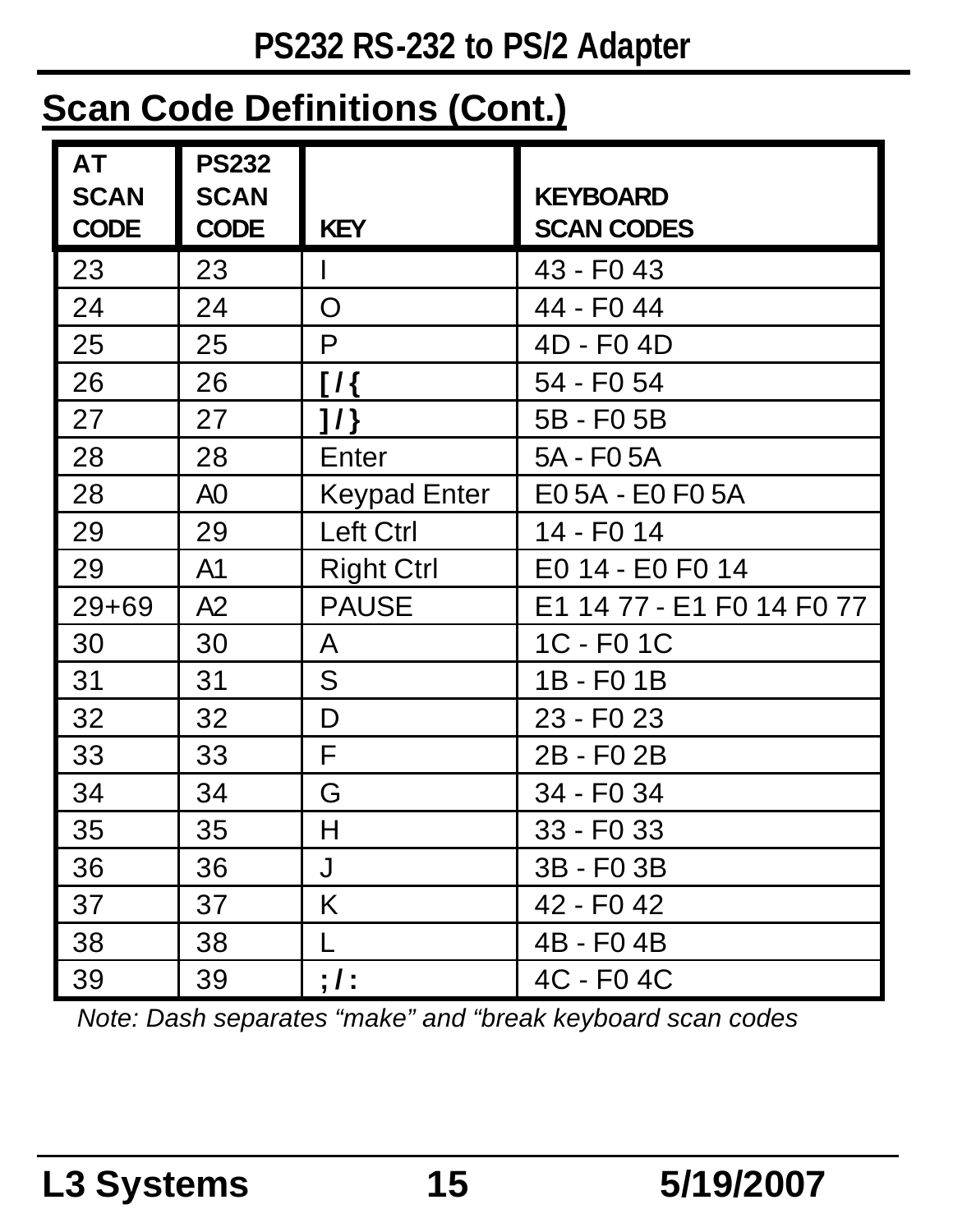### **Scan Code Definitions (Cont.)**

| <b>AT SCAN</b> | <b>PS232 SCAN</b> |                           | <b>KEYBOARD</b>        |
|----------------|-------------------|---------------------------|------------------------|
| <b>CODE</b>    | <b>CODE</b>       | <b>KEY</b>                | <b>SCAN CODES</b>      |
| 40             | 40                | $^{\prime}$ / $^{\prime}$ | 52 - F0 52             |
| 41             | 41                | $\cdot$ / $\sim$          | 0E - F0 0E             |
| 42             | 42                | Left Shift                | 12 - F0 12             |
| 43             | 43                | ١/١                       | 5D - F0 5D             |
| 44             | 44                | Ζ                         | 1A - F0 1A             |
| 45             | 45                | X                         | 22 - F <sub>0</sub> 22 |
| 46             | 46                | C                         | 21 - F <sub>0</sub> 21 |
| 47             | 47                | V                         | 2A - F0 2A             |
| 48             | 48                | B                         | 32 - F <sub>0</sub> 32 |
| 49             | 49                | N                         | 31 - F0 31             |
| 50             | 50                | м                         | 3A - F0 3A             |
| 51             | 51                | , I <                     | 41 - F0 41             |
| 52             | 52                | .1>                       | 49 - F <sub>0</sub> 49 |
| 53             | 53                | //?                       | 4A - F04A              |
| 53             | 93                | ı                         | E04A-E0F04A            |
| 54             | 54                | <b>Right Shift</b>        | 59 - F0 59             |
| 55             | 55                | $\star$                   | 7C - F0 7C             |
| 55             | A4                | <b>PRT SCRN</b>           | E0 12 E0 7C - E0 F0    |
|                |                   |                           | 7C E0 F0 12            |
| 56             | 56                | Left Alt                  | 11 - F0 11             |
| 56             | A5                | Right Alt                 | E0 11 - E0 F0 11       |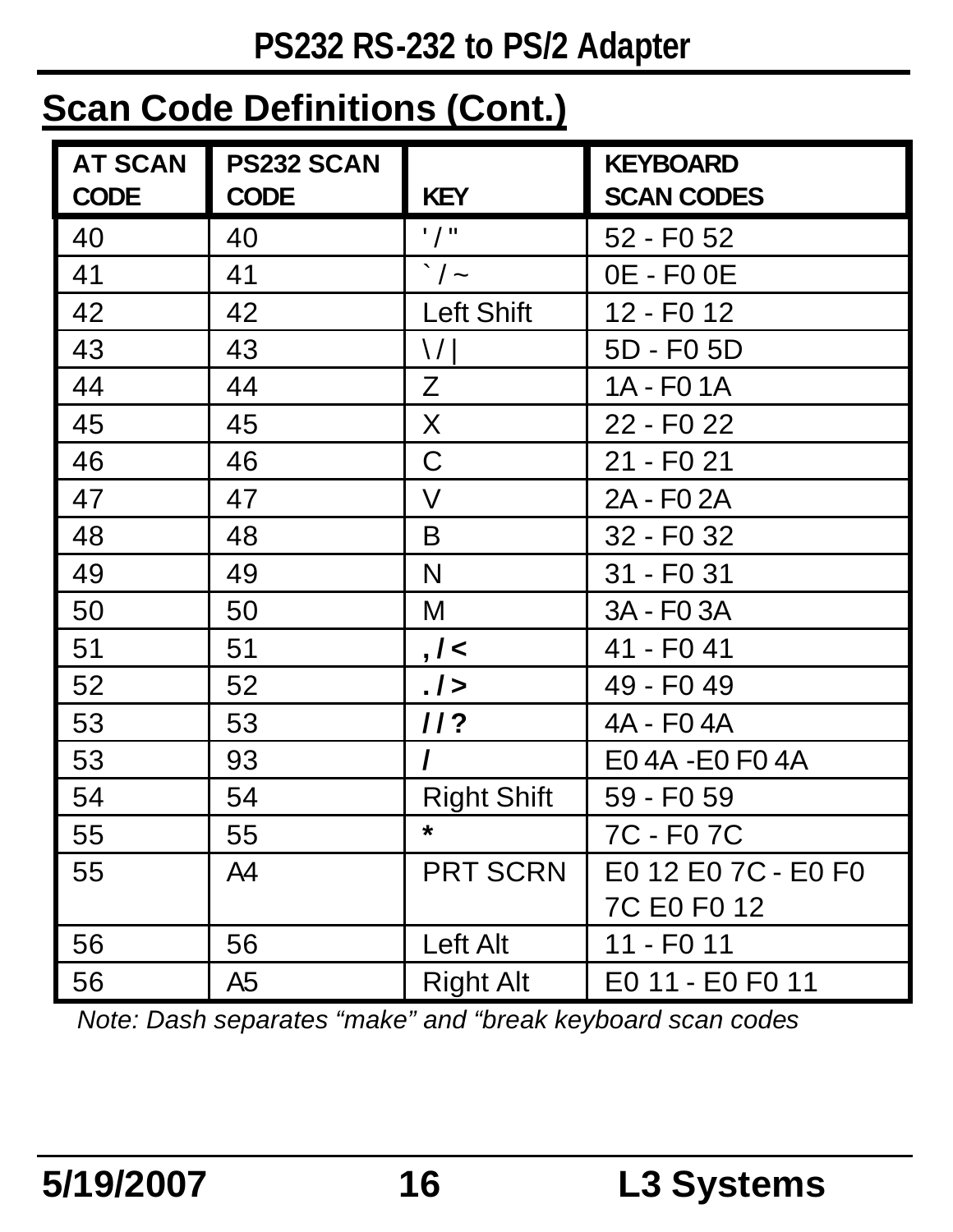### **Scan Code Definitions (Cont.)**

| AT<br><b>SCAN</b><br><b>CODE</b> | <b>PS232</b><br><b>SCAN</b><br><b>CODE</b> | <b>KEY</b>            | <b>KEYBOARD</b><br><b>SCAN CODES</b> |
|----------------------------------|--------------------------------------------|-----------------------|--------------------------------------|
| 57                               | 57                                         | Space                 | 29 - F <sub>0</sub> 29               |
| 58                               | 58                                         | Caps Lock             | 58 - F0 58                           |
| 59                               | 59                                         | F <sub>1</sub>        | 05 - F0 05                           |
| 60                               | 60                                         | F <sub>2</sub>        | 06 - F0 06                           |
| 61                               | 61                                         | F <sub>3</sub>        | 04 - F0 04                           |
| 62                               | 62                                         | F4                    | 0C - F0 0C                           |
| 63                               | 63                                         | F <sub>5</sub>        | 03 - F0 03                           |
| 64                               | 64                                         | F <sub>6</sub>        | 0B-F00B                              |
| 65                               | 65                                         | F7                    | 83 - F <sub>0</sub> 83               |
| 66                               | 66                                         | F8                    | 0A - F0 0A                           |
| 67                               | 67                                         | F9                    | 01 - F0 01                           |
| 68                               | 68                                         | F <sub>10</sub>       | 09 - F <sub>0</sub> 09               |
| 69                               | 69                                         | <b>NUM LOCK</b>       | 77 - F0 77                           |
| 70                               | 70                                         | <b>SCROLL LOCK</b>    | 7E - F0 7E                           |
| 71                               | 71                                         | Home                  | E0 6C - E0 F0 6C                     |
| 71                               | A6                                         | Keypad Home /<br>7    | 6C - F0 6C                           |
| 72                               | 72                                         | Up Arrow              | E0 12 E0 75 - E0 F0 75<br>E0 F0 12   |
| 72                               | A7                                         | Keypad Up Arrow<br>/8 | 75 - F0 75                           |

 *Note: Dash separates "make" and "break keyboard scan codes*

**L3 Systems 17 5/19/2007**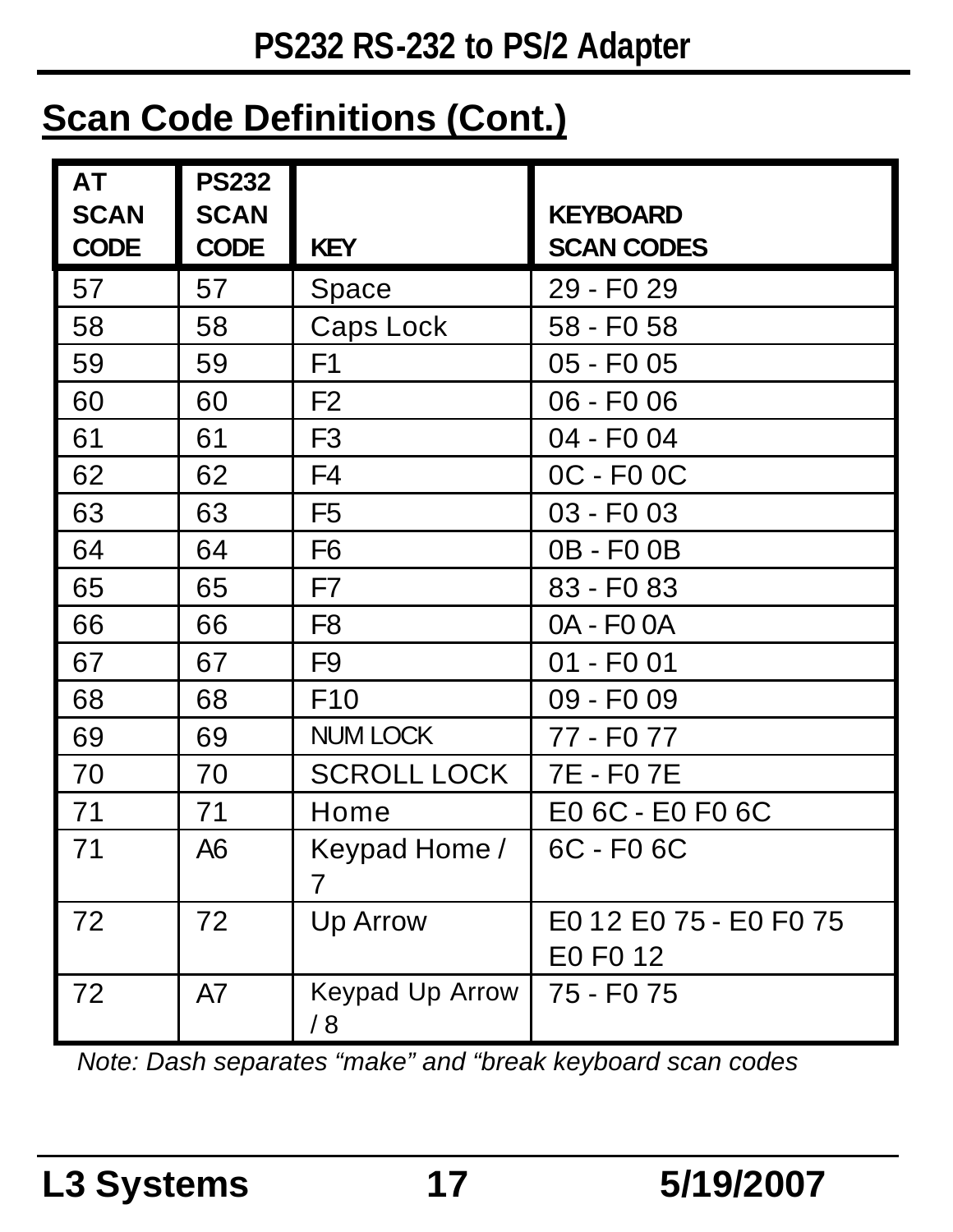### **Scan Code Definitions (Cont.)**

| l AT<br><b>SCAN</b><br><b>CODE</b> | <b>PS232</b><br><b>SCAN</b><br><b>CODE</b> | <b>KEY</b>               | <b>KEYBOARD</b><br><b>SCAN CODES</b> |
|------------------------------------|--------------------------------------------|--------------------------|--------------------------------------|
| 73                                 | 73                                         | Page Up                  | E0 7D - E0 F0 7D                     |
| 73                                 | A8                                         | Keypad<br>PageUp / 9     | 7D - F0 7D                           |
| 74                                 | 74                                         |                          | 7B-F07B                              |
| 75                                 | 75                                         | <b>Left Arrow</b>        | E0 12 E0 6B - E0 F0 6B E0 F0<br>12   |
| 75                                 | A <sub>9</sub>                             | Keypad Left<br>Arrow / 4 | 6B-F06B                              |
| 76                                 | 76                                         | 5                        | 73 - F0 73                           |
| 77                                 | 77                                         | <b>Rt Arrow</b>          | E0 12 E0 74 - E0 F0 74 E0 F0<br>12   |
| 77                                 | B <sub>0</sub>                             | Keypad Rt<br>Arrow / 6   | 74 - F <sub>0</sub> 74               |
| 78                                 | 78                                         | $\ddot{}$                | 79 - F0 79                           |
| 79                                 | 79                                         | End                      | E0 12 E0 69 - E0 F0 69 E0 F0<br>12   |
| 79                                 | <b>B1</b>                                  | End/1                    | 69 - F0 69                           |
| 80                                 | 80                                         | Down Arrow               | E0 12 E0 72 - E0 F0 72 E0 F0<br>12   |
| 80                                 | B <sub>2</sub>                             | Keypad Dn<br>Arrow / 2   | 72 - F0 72                           |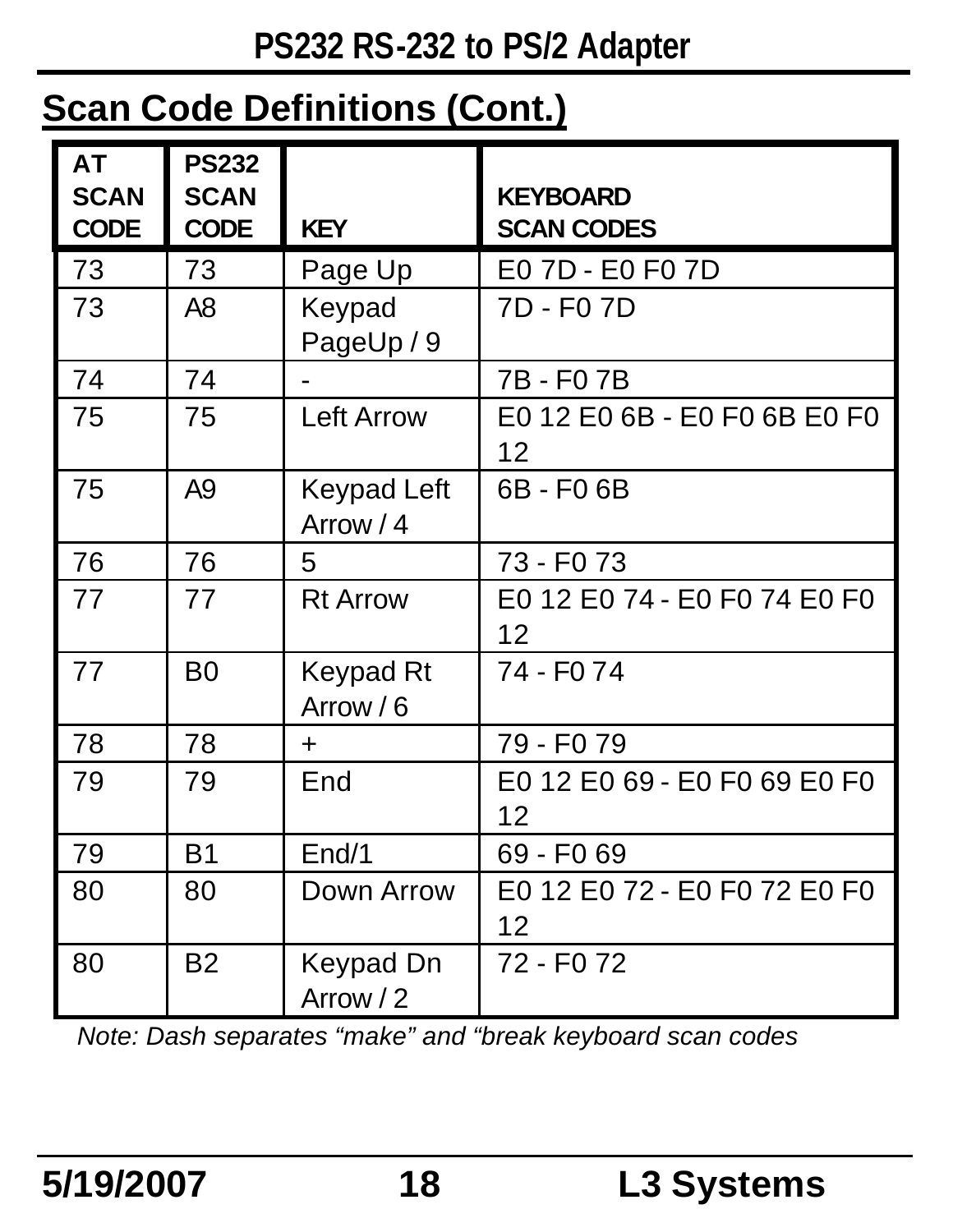### **Scan Code Definitions (Cont.)**

| <b>AT</b><br><b>SCAN</b><br><b>CODE</b> | <b>PS232</b><br><b>SCAN</b><br><b>CODE</b> | <b>KEY</b>       | <b>KEYBOARD</b><br><b>SCAN CODES</b> |
|-----------------------------------------|--------------------------------------------|------------------|--------------------------------------|
| 81                                      | 81                                         | Page Down        | E012 E07A - E0 F07A<br>E0 F0 12      |
| 81                                      | B <sub>3</sub>                             | Keypad<br>PgDn/3 | 7A - F0 7A                           |
| 82                                      | 82                                         | Insert           | E0 70 - E0 F0 70                     |
| 82                                      | <b>B4</b>                                  | Ins/0            | 70 - F0 70                           |
| 83                                      | 83                                         | Delete           | E0 12 E0 71 - E0 F0 71<br>E0 F0 12   |
| 83                                      | B <sub>5</sub>                             | Keypad Del /     | 71 - F0 71                           |
| 84                                      |                                            | Undefined        |                                      |
| 85                                      |                                            | Undefined        |                                      |
| 86                                      |                                            | Undefined        |                                      |
| 87                                      | 87                                         | F <sub>11</sub>  | 78 - F0 78                           |
| 88                                      | 88                                         | F <sub>12</sub>  | 07 - F0 07                           |
| 89                                      |                                            | Undefined        |                                      |
| 90                                      | 90                                         | Left Window      | E0 1F - E0 F0 1F                     |
| 91                                      | 91                                         | Right<br>Window  | E0 27 - E0 F0 27                     |
| 92                                      | 92                                         | Menu             | E0 2F - E0 F0 2F                     |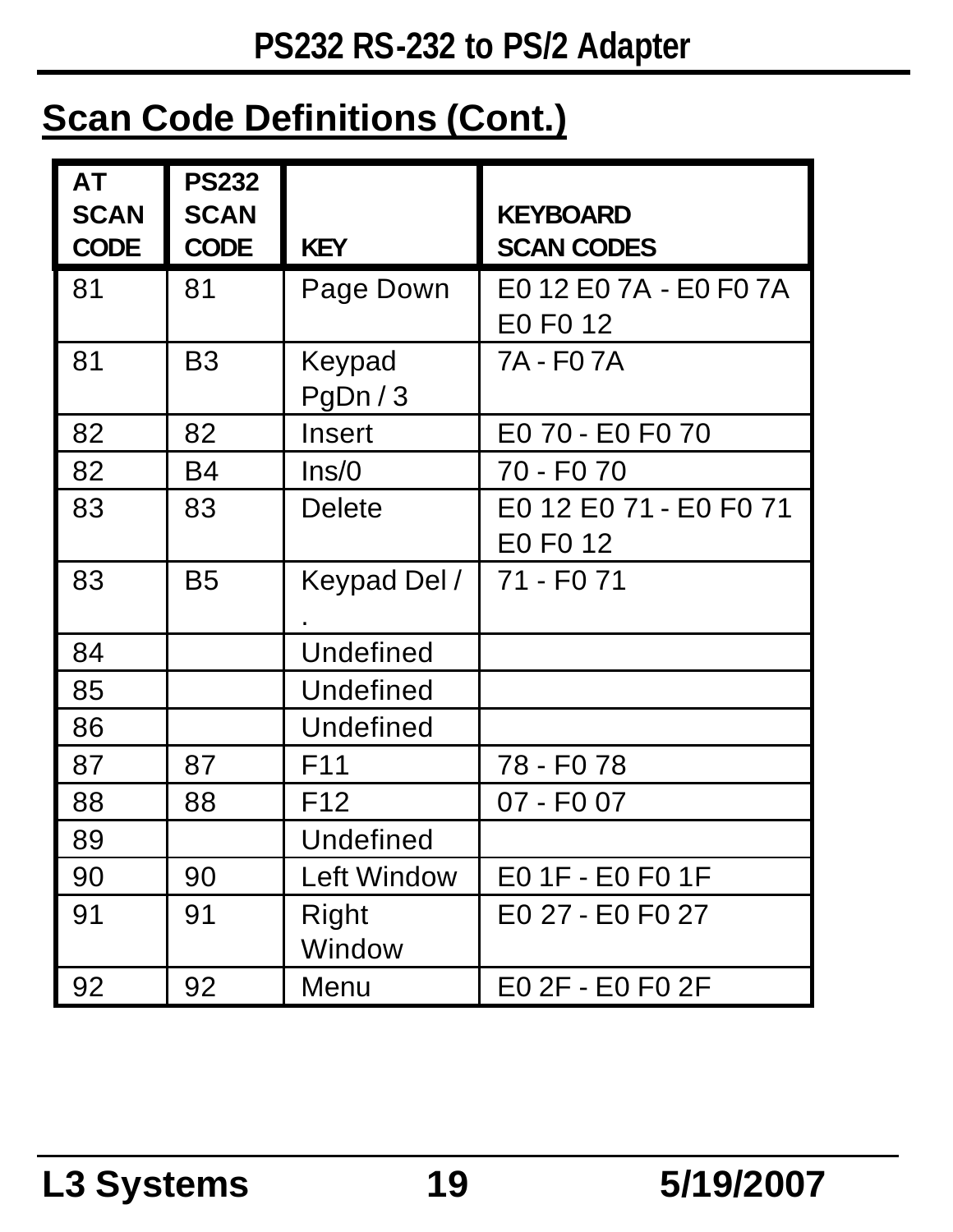#### **ASCII Hexadecimal Chart**

| <b>Char</b>                      | <b>Hex</b> | Char            | Hex | Char                     | <b>Hex</b> | Char         | Hex | Char       | Hex |
|----------------------------------|------------|-----------------|-----|--------------------------|------------|--------------|-----|------------|-----|
| <b>NUL</b><br>$^{\wedge}$ @      | 00         | SUB ^Z          | 1A  | 4                        | 34         | N            | 4E  | h          | 68  |
| $^{\wedge}$ A<br>SOH             | 01         | 시<br><b>ESC</b> | 1Β  | 5                        | 35         | O            | 4F  | Ĺ          | 69  |
| $^{\wedge}B$<br><b>STX</b>       | 02         | FS<br>N         | 1C  | 6                        | 36         | P            | 50  | İ          | 6A  |
| $^{\wedge}C$<br><b>ETX</b>       | 03         | $\wedge$<br>GS  | 1D  | $\overline{7}$           | 37         | Q            | 51  | k          | 6В  |
| $^{\wedge}$ D<br>EOT             | 04         | ۸۸<br><b>RS</b> | 1Е  | 8                        | 38         | R            | 52  | L          | 6C  |
| ^E<br><b>ENQ</b>                 | 05         | US<br>Λ.        | 1F  | 9                        | 39         | S            | 53  | m          | 6D  |
| ACK ^F                           | 06         | SP              | 20  | $\ddot{\phantom{0}}$     | 3A         | T            | 54  | n          | 6E  |
| $\sqrt{G}$<br>BFL                | 07         | Ţ               | 21  | $\cdot$<br>,             | 3B         | U            | 55  | o          | 6F  |
| $^{\wedge}$ H<br><b>BS</b>       | 08         | H               | 22  | $\,<$                    | 3C         | V            | 56  | p          | 70  |
| $^{\wedge}$<br>TAB               | 09         | #               | 23  | $=$                      | 3D         | W            | 57  | q          | 71  |
| $^{\wedge}$<br>LF                | 0A         | \$              | 24  | $\geq$                   | 3E         | X            | 58  | r          | 72  |
| VT<br>K                          | 0B         | %               | 25  | $\overline{\phantom{a}}$ | 3F         | Y            | 59  | s          | 73  |
| ^L<br>FF                         | 0C         | &               | 26  | $^{\circledR}$           | 40         | Z            | 5A  | t          | 74  |
| $^{\wedge}$ M<br>CR              | 0D         | t.              | 27  | A                        | 41         | ſ            | 5B  | u          | 75  |
| $^{\wedge}$ N<br>SO              | 0E         | (               | 28  | B                        | 42         | $\setminus$  | 5C  | v          | 76  |
| SI.<br>$^{\wedge}$ O             | 0F         | )               | 29  | С                        | 43         | 1            | 5D  | W          | 77  |
| $^{\wedge}P$<br>DLE              | 10         | $\star$         | 2A  | D                        | 44         | Λ            | 5E  | x          | 78  |
| $^{\wedge}$ O<br>DC1             | 11         | $\ddot{}$       | 2B  | Е                        | 45         |              | 5F  | У          | 79  |
| DC <sub>2</sub><br>$^{\wedge}R$  | 12         | ,               | 2C  | F                        | 46         | $\cdot$      | 60  | z          | 7A  |
| $^{\wedge}$ S<br>DC <sub>3</sub> | 13         | $\overline{a}$  | 2D  | G                        | 47         | a            | 61  | ₹          | 7B  |
| $\mathsf{A}$<br>DC4              | 14         |                 | 2E  | н                        | 48         | b            | 62  |            | 7C  |
| $^{\wedge}$ U<br><b>NAK</b>      | 15         | $\overline{1}$  | 2F  | L                        | 49         | C            | 63  | }          | 7D  |
| $\sim$<br><b>SYN</b>             | 16         | 0               | 30  | J                        | 4A         | d            | 64  | $\ddot{ }$ | 7E  |
| ETB<br>$^{\wedge}$ W             | 17         | 1               | 31  | Κ                        | 4B         | е            | 65  | Del        | 7F  |
| EM<br>^Χ                         | 18         | 2               | 32  | L                        | 4C         | $\mathbf{f}$ | 66  |            |     |
| $\wedge$ Y<br><b>SUB</b>         | 19         | 3               | 33  | М                        | 4D         | g            | 67  |            |     |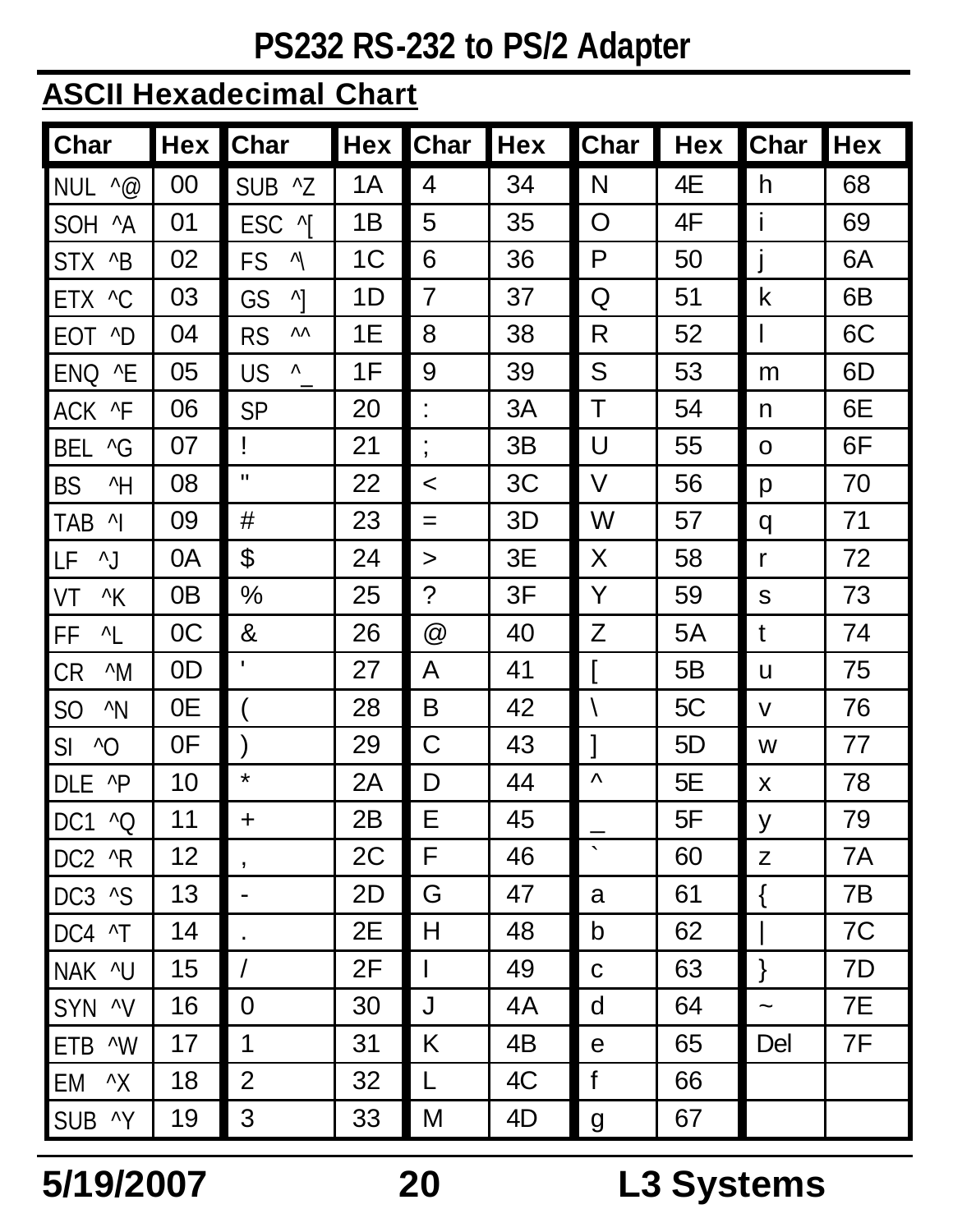#### **SPECIFICATIONS**

| <b>Connector: RS-232</b>        | DB9-S                                 |  |
|---------------------------------|---------------------------------------|--|
| <b>Connector: PS/2 Keyboard</b> | 6-Pin Mini-DIN, Female                |  |
| <b>Cable Length</b>             | 5 inches                              |  |
| Power: w/o Keyboard             | 10ma Max, .7-12VDC                    |  |
| <b>FCC Approval</b>             | Class B                               |  |
| Temperature                     | 0-50 $\degree$ C (32-120 $\degree$ F) |  |

*Warranty: L3 Systems guarantees this product to be free of defects in material and workmanship for 180 days from date of shipment to the end user. L3 Systems will repair or replace (at our option) products within the warranty period at no charge for parts and labor. All returns must obtain a Return of Merchandise Authorization number (RMA) available on request from L3 Systems. Shipping costs (plus customs and duty, if any) to and from L3 Systems must be paid by the user. Damage or defect caused by accident, misuse or neglect is not covered. Damage or defect caused by shipping is excluded. L3 Systems shall not be liable for any consequential damage or losses from the use of, or inability to use its products. Any unauthorized repair or modification of the product voids the warranty. L3 Systems makes no other warranty, express or implied, nor have we authorized anyone to make representations to the contrary.*